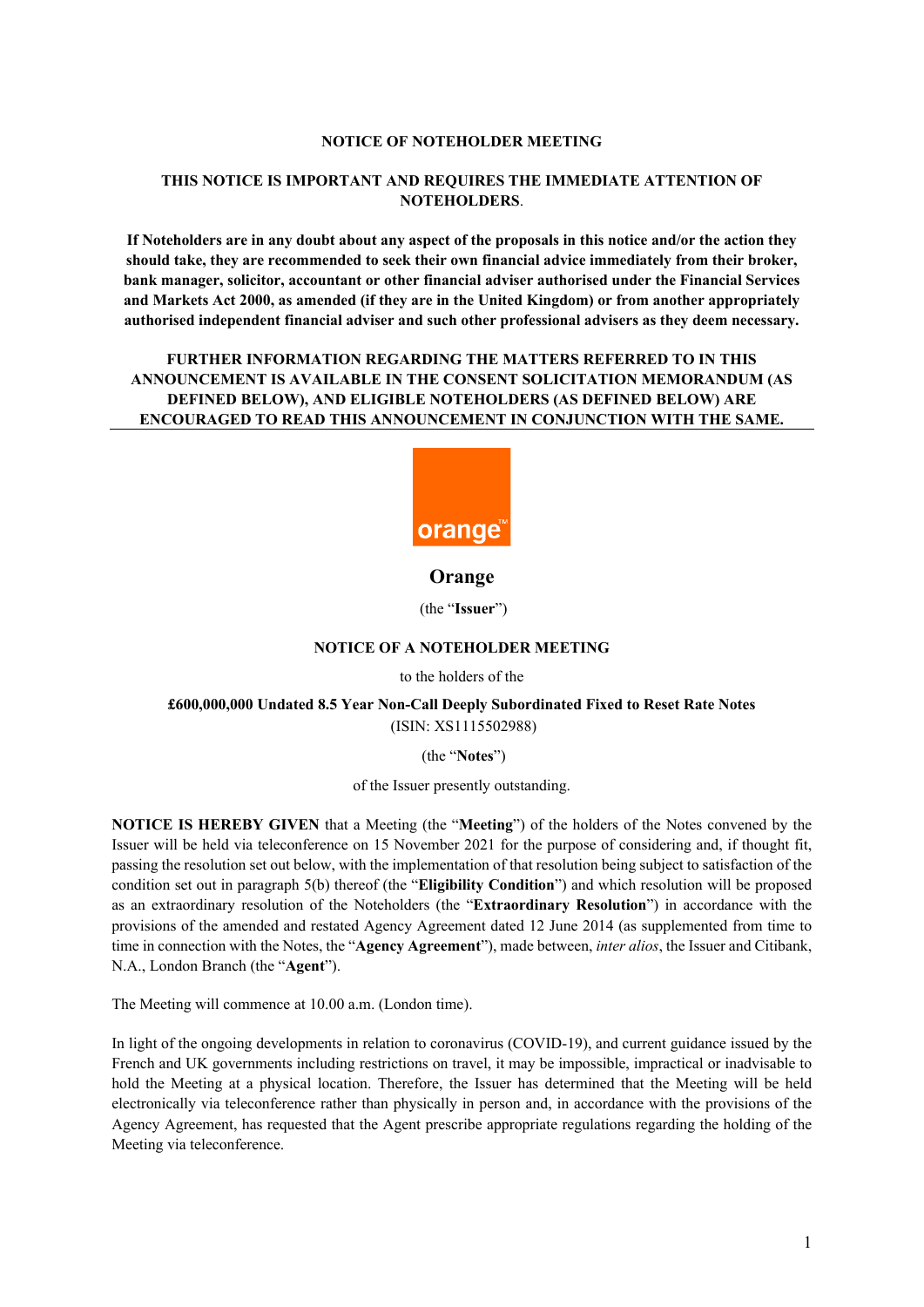In accordance with normal practice, the Agent and Lucid Issuer Services Limited (the "**Tabulation Agent**") have not been involved in the formulation of the Noteholder Proposal (as defined below). The Agent, the Tabulation Agent and NatWest Markets Plc (the "**Solicitation Agent**") express no opinion on, and make no representations as to the merits of, the Noteholder Proposal, the Extraordinary Resolution or the proposed amendments referred to in the Extraordinary Resolution set out below.

None of the Tabulation Agent, the Solicitation Agent and the Agent makes any representation that all relevant information has been disclosed to Noteholdersin or pursuant to this Notice, the ConsentSolicitation Memorandum or otherwise. None of the Tabulation Agent, the Solicitation Agent and the Agent has approved the draft Notes Amendment Deed referred to in the Extraordinary Resolution set out below and Noteholders are recommended to arrange to inspect and review such draft Notes Amendment Deed as provided below in this Notice. Accordingly, Noteholders should take their own independent legal, financial, tax or other advice on the merits and the consequences of voting in favour of the Extraordinary Resolution, including any tax consequences, and on the impact of the implementation of the Extraordinary Resolution.

None of the Tabulation Agent, the Solicitation Agent and the Agent are responsible for the accuracy, completeness, validity or correctness of the statements made in the Consent Solicitation Memorandum or this Notice, or omissions therefrom.

Neither this Notice nor the Consent Solicitation Memorandum constitutes or forms part of, or should be construed as, an offer for sale, exchange or subscription of, or a solicitation of any offer to buy, exchange or subscribe for, any securities of the Issuer or any other entity. The distribution of the Consent Solicitation Memorandum may nonetheless be restricted by law in certain jurisdictions. Persons into whose possession the Consent Solicitation Memorandum comes are required to inform themselves about, and to observe, any such restrictions.

# **BACKGROUND**

### *Status of LIBOR*

The UK Financial Conduct Authority (the "**FCA**") announced on 5 March 2021 (the "**FCA's 5 March 2021 Announcement**") that all London Inter Bank Offered Rate ("**LIBOR**") settings will either cease to be provided by any administrator or no longer be representative of the underlying market and economic reality (and that representativeness will not be restored) immediately after (i) 31 December 2021, in the case of all sterling, euro, Japanese Yen and Swiss Franc, and certain U.S. dollar settings, or (ii) 30 June 2023, in the case of the remaining U.S. dollar settings. Regulators have continued to urge market participants to take active steps to implement the transition to the Sterling Overnight Index Average ("**SONIA**") and other risk-free rates ahead of these dates.

### *Proposed Amendments*

On the basis that the Conditions of the Notes currently envisage that, for the period from (and including) 1 April 2023 (the "**First Reset Date**"), the applicable rate of interest will, in part, be determined by reference to the applicable GBP 5 Year Swap Rate (as defined in the Conditions) (which is determined on the basis of LIBOR linked mid swaps), and such period commences after the end of 2021, the Issuer has convened the Meeting for the purpose of enabling the Noteholders to consider and, if they think fit, approve a proposal (the "**Noteholder Proposal**") by way of an Extraordinary Resolution in relation to the Notes for the purposes of:

- (a) amending the relevant Interest Rate applicable to the Notes from (and including) the First Reset Date such that the GBP 5 Year Swap Rate shall cease to be determined by reference to a LIBOR linked midswap rate, and the relevant Interest Rate shall instead be the aggregate of:
	- (i) the GBP 5 Year SONIA Swap Rate (as the new Reference Rate for the relevant Reset Period);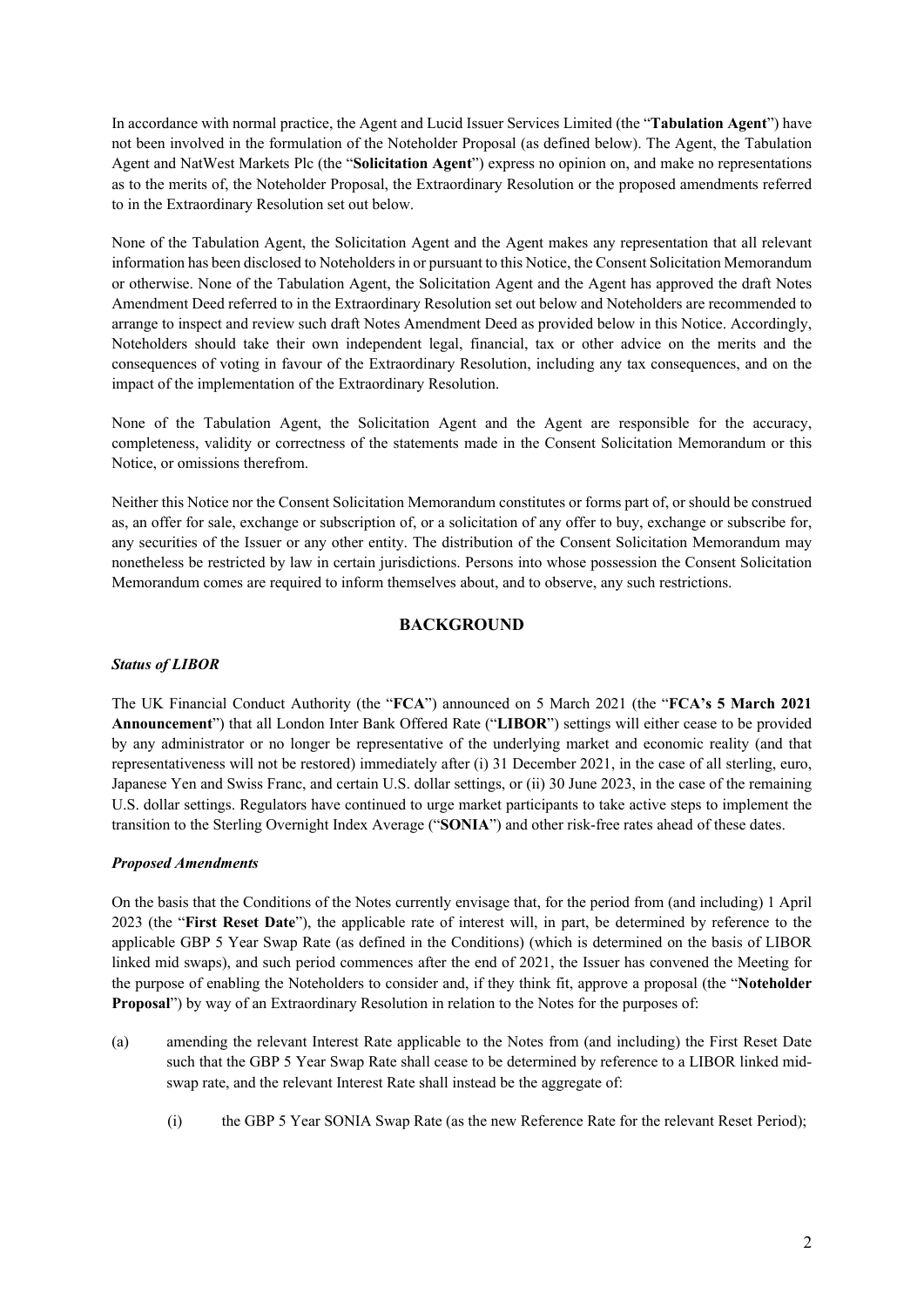- (ii) the Reference Rate Adjustment (to reflect the economic difference between the LIBOR and SONIA rates, using the methodology for such adjustment contained in the ISDA IBOR Fallback Supplement); and
- (iii) the following margin(s) (which shall, in each case, remain unaltered by these amendments):
	- (x) in the case of the Second Interest Rate (as defined in the Conditions), the Initial Margin (as defined in the Conditions); or
	- (y) in the case of the Third Interest Rate (as defined in the Conditions), the Initial Margin and the First Step-Up Margin (as defined in the Conditions); or
	- (z) in the case of the Fourth Interest Rate (as defined in the Conditions), the Initial Margin and the Second Step-Up Margin (as defined in the Conditions); and
- (b) including new fallbacks for SONIA with respect to the relevant SONIA linked mid-swap rates (including fallback provisions in case a Benchmark Transition Event occurs with respect to SONIA),

# (the "**Proposed Amendments**").

The Proposed Amendments are set out in more detail in the Annex below, and will be implemented as soon as reasonably practicable following the conclusion of the Meeting at which the Extraordinary Resolution is passed (and the Eligibility Condition satisfied). Provided the Extraordinary Resolution is passed (and the Eligibility Condition satisfied) at the initial Meeting, implementation of the Proposed Amendments in respect of the Notes is expected to occur on 15 November 2021 (the "**Implementation Date**").

# *Rationale for the proposed Reference Rate Adjustment*

Due to the differences in the nature of LIBOR and SONIA, the replacement of the GBP 5 Year Swap Rate (which is determined on the basis of LIBOR linked mid-swaps) with the GBP 5 Year SONIA Swap Rate (which is determined on the basis of SONIA linked mid-swaps) as the Reference Rate for the Notes will require certain adjustments to the Second Interest Rate, Third Interest Rate or Fourth Interest Rate (as applicable) (the "**Interest Rate**") payable in respect of the Notes to the extent that the Notes remain outstanding beyond the First Reset Date. The Conditions of the Notes will be amended by incorporating an adjustment (the "**Reference Rate Adjustment**") which will be added to the GBP 5 Year SONIA Swap Rate when calculating the relevant Interest Rate in order to reflect the difference between LIBOR and SONIA-based Reference Rates.

The pricing methodology proposed to determine the Reference Rate Adjustment is based on the approach of using a 5-year historical median lookback using principles outlined in the methodology for such adjustments contained in the ISDA IBOR Fallback Supplement, which incorporates into the ISDA definitions new interbank offered rate fallbacks.

The Issuer understands that the methodology used by ISDA is the result of several industry consultations conducted by ISDA, with 67 per cent. of respondents to the initial 2018 "Benchmark Fallback Consultation" undertaken by ISDA selecting the historical mean/median as their preferred spread adjustment approach.<sup>1</sup> Subsequently the ISDA "5 year historical median" methodology has been identified as the consensus for the credit spread adjustment methodology for fallbacks in sterling cash products among respondents to a survey conducted by the Bank of England Risk Free Rates Working Group, with 100 per cent. of respondents voting for this method.<sup>2</sup>

Using the principles outlined in the ISDA IBOR Fallback Supplement, the Reference Rate Adjustment for the Notes in respect of each Reset Period after the First Reset Date will be the rate specified on Bloomberg screen

<sup>&</sup>lt;sup>1</sup><br>Source: <http://assets.isda.org/media/04d213b6/db0b0fd7-pdf/><br>Source: http://assets.isda.org/media/04d213b6/db0b0fd7-pdf/

<sup>2</sup> Source: [https://www.bankofengland.co.uk/-/media/boe/files/markets/benchmarks/summary-of-responses-on-consultation-credit](https://www.bankofengland.co.uk/-/media/boe/files/markets/benchmarks/summary-of-responses-on-consultation-credit-adjustment.pdf)[adjustment.pdf](https://www.bankofengland.co.uk/-/media/boe/files/markets/benchmarks/summary-of-responses-on-consultation-credit-adjustment.pdf)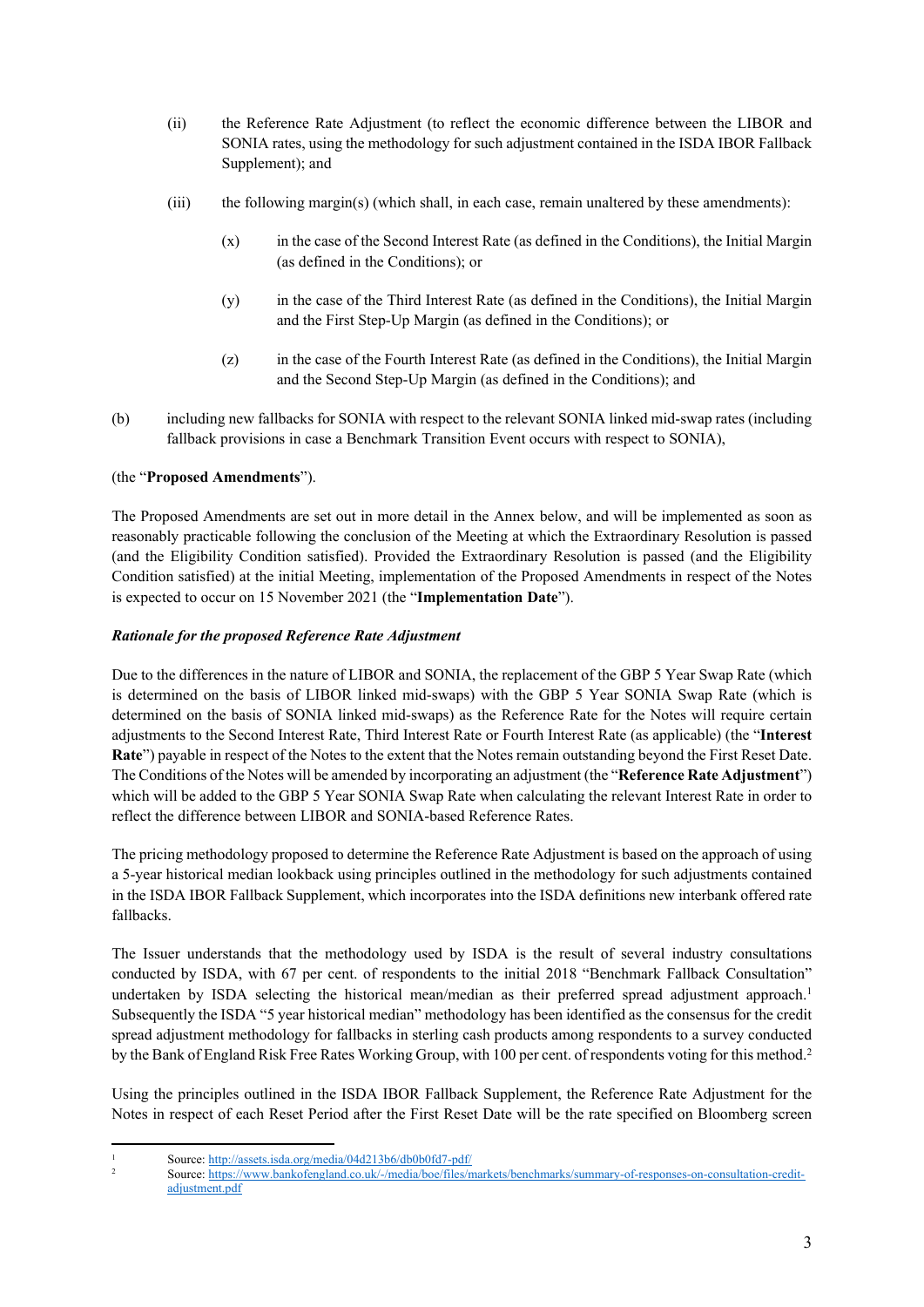"SBP0006M Index", or any successor page, as calculated by Bloomberg Index Services Limited (or a successor provider as approved and/or appointed by ISDA from time to time) ("**Bloomberg**") in relation to 6-monthSterling LIBOR. As at the date of the Consent Solicitation Memorandum, and as a result of the FCA's 5 March 2021 Announcement, the rate specified on Bloomberg screen "SBP0006M Index" in relation to 6-month Sterling LIBOR has been fixed at 0.2766 per cent., and such rate (subject to any corrections or adjustments made to such rate by Bloomberg in accordance with its rule book as at the relevant Reset Interest Determination Date) will be the Reference Rate Adjustment in respect of the Notes.

For the avoidance of doubt, the Reference Rate Adjustment does not apply to the First Interest Rate (as defined in the Conditions) for the period up to (but excluding) the First Reset Date.

### *Risk Factors*

#### **Blocking of Notes held through Euroclear and/or Clearstream, Luxembourg**

Following the submission of a Consent Instruction through Euroclear and/or Clearstream, Luxembourg, the Notes which are the subject of such Consent Instruction will be blocked from trading by the relevant Clearing System until the earliest of the date on which the Extraordinary Resolution is duly passed, the conclusion of the Meeting and the date upon which the Noteholder becomes entitled to withdraw, and does withdraw, its Consent Instruction in the circumstances set out under "*Section 4 – Procedures in Connection with the Consent Solicitation – Withdrawal Rights*" of the Consent Solicitation Memorandum. Following the expiry of the Expiration Deadline, a Noteholder will only be able to withdraw its Consent Instruction in the limited circumstances set out under "*Section 5 – Amendment and Termination*" of the Consent Solicitation Memorandum.

#### **Responsibility for complying with the procedures relating to the Consent Solicitation and the Meeting**

Noteholders are solely responsible for complying with all of the procedures for submitting Consent Instructions or otherwise making arrangements to vote or be represented at the Meeting. None of the Issuer, the Solicitation Agent, the Agent and the Tabulation Agent assumes any responsibility for informing Noteholders of irregularities with respect to Consent Instructions or any voting instructions.

## **SONIA differs from LIBOR in a number of material respects and the market continues to develop in relation to SONIA as a reference rate for securities which incorporate a floating rate interest basis**

If the Extraordinary Resolution is passed and implemented, the applicable LIBOR linked mid-swap rate for the Notes for the period commencing from and including each Reset Date will be replaced by a reference to a SONIA linked mid-swap rate (as set out in the Annex to this Notice).

SONIA differs from LIBOR in a number of material respects, including (without limitation) that SONIA is a backwards-looking, compounded, risk-free overnight rate, whereas LIBOR is expressed on the basis of a forwardlooking term and includes a risk-element based on inter-bank lending. As such, investors should be aware that LIBOR and SONIA may behave materially differently as reference rates for the Notes.

The use of SONIA as a reference rate for Eurobonds is relatively recent, and is subject to change and development, both in terms of the substance of the calculation and in the development and adoption of market infrastructure for the issuance and trading of bonds referencing SONIA. Accordingly, Noteholders should be aware that the market continues to develop in relation to SONIA as a reference rate in the capital markets and its adoption as an alternative to sterling LIBOR. The market or a significant part thereof may adopt an application of SONIA that differs significantly from that set out in the Conditions. In addition, as SONIA is published by the Bank of England, the Issuer has no control over its determination, calculation or publication. SONIA may be discontinued or fundamentally altered in a manner that is materially adverse to the interests of Noteholders.

Investorsshould consider these matters when considering the ConsentSolicitation and theProposed Amendments.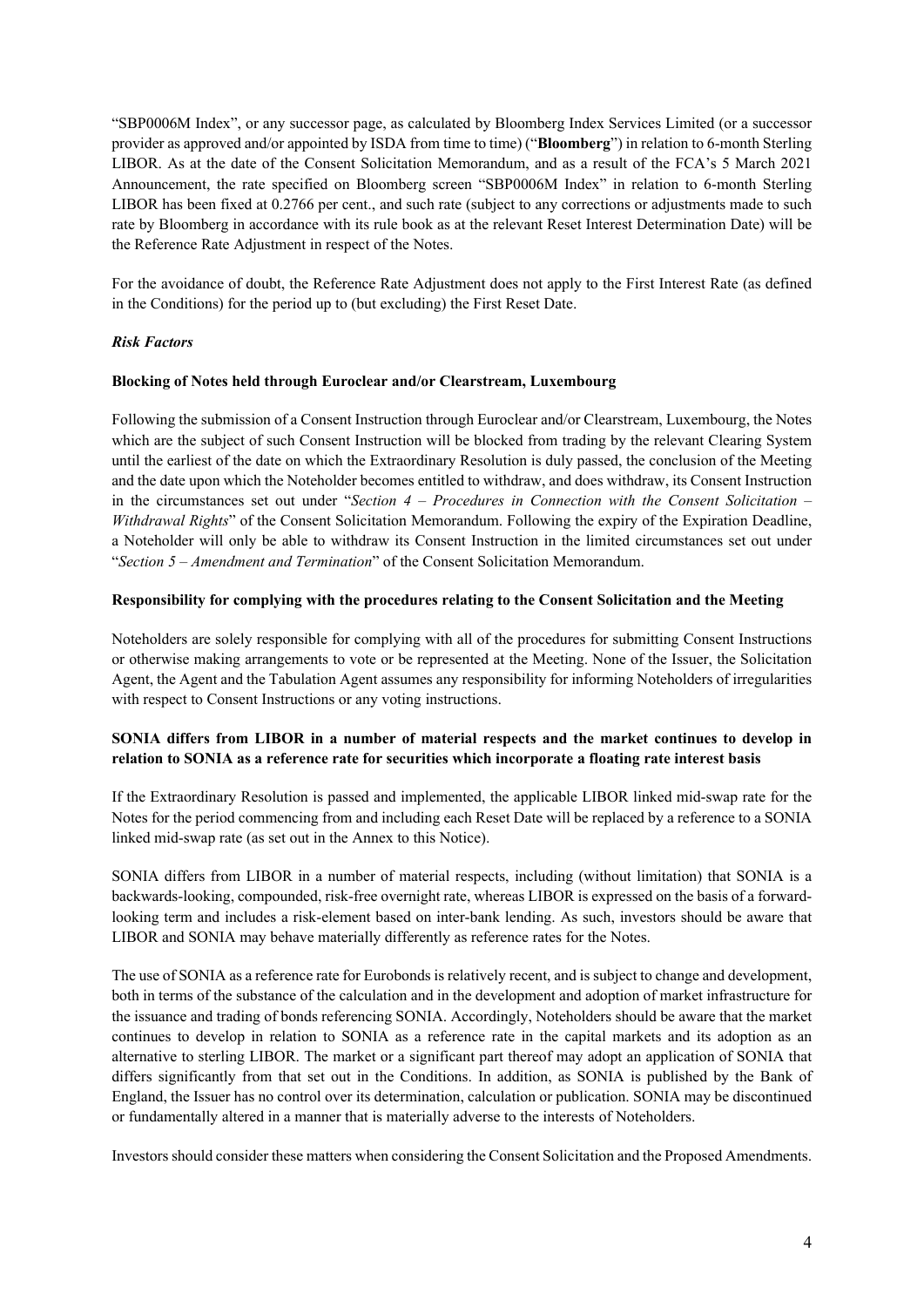# **Regulatory reforms and changes may cause a benchmark to perform differently than it has done in the past or to be discontinued**

Benchmarks have, in recent years, been the subject of political and regulatory scrutiny as to how they are created and operated. This has resulted in regulatory reform and changes to existing benchmarks, with further changes anticipated. These reforms and changes may cause a benchmark like SONIA to perform differently than it has done in the past or to be discontinued. Any change in the performance of SONIA or its discontinuation, could have a material adverse effect on the Notes, including possible adverse tax consequences for Noteholders.

Any of the reforms, or the general increase in regulatory scrutiny of benchmarks, could increase the costs and risks of administering or participating in the setting of a benchmark and complying with any such regulations or requirements. Such factors may have the effect of discouraging market participants from continuing to administer or contribute to certain benchmarks, trigger changes in the rules or methodologies used in certain benchmarks or lead to the discontinuation or unavailability of quotes of certain benchmarks.

Any changes to the administration of, or the methodology used to obtain, a benchmark or the emergence of alternatives to a benchmark as a result of these reforms, may cause the relevant benchmark to perform differently than in the past or to be discontinued, or there could be other consequences which cannot be predicted. The potential discontinuation of a benchmark or changes to its administration could require changes to the way in which the GBP 5 Year SONIA Swap Rate is calculated. The development of alternatives to a benchmark may result in the Notes performing differently than would otherwise have been the case if such alternatives to such benchmark had not developed. Any such consequence could have a material adverse effect on the value of, and return on, the Notes.

Furthermore, even prior to the implementation of any changes, uncertainty as to the nature of alternative reference rates and as to potential changes to such benchmark may adversely affect such benchmark during the term of the Notes, the return on the Notes and the trading market for securities based on the same benchmark.

In accordance with the Conditions, the Notes may be subject to the adjustment of the interest provisions in certain circumstances. The circumstances which could trigger such adjustments are beyond the Issuer's control and the subsequent use of a replacement benchmark may result in changes to the Conditions (which could be extensive) and/or interest payments that are lower than or that do not otherwise correlate over time with the payments that could have been made on the Notes if the relevant benchmark remained available in its current form. Although pursuant to the Conditions, spread adjustments may be applied to such replacement benchmark (including with the intention of partially or wholly reducing or eliminating any economic prejudice or benefit (as applicable) to investors arising out of the replacement of the relevant benchmark), the application of such adjustments to the Notes may not achieve this objective. Any such changes may result in the Notes performing differently (which may include payment of a lower interest rate) than if the original benchmark continued to apply. There is no assurance that the characteristics of any replacement benchmark would be similar to the affected benchmark, that any replacement benchmark would produce the economic equivalent of the affected benchmark or would be a suitable replacement for the affected benchmark. The choice of replacement benchmark is uncertain and could result in the replacement benchmark being unavailable or indeterminable. In certain circumstances, the ultimate fallback provisions may result in the effective application of a fixed interest rate to the Notes.

Furthermore, if the Issuer determines that it is not able to follow the prescribed steps set out in the Conditions, the relevant fallback provisions may not operate as intended at the relevant time. Any such consequence could have a material adverse effect on the trading markets for the Notes, the liquidity of the Notes and/or the value of and return on the Notes.

The Conditions may require the exercise of discretion an independent adviser and the making of potentially subjective judgments (including as to the occurrence or not of any events which may trigger amendments to the Conditions) and/or the amendment of the Conditions without the consent of Noteholders. The interests of the independent adviser in making such determinations or amendments may be adverse to the interests of the Noteholders.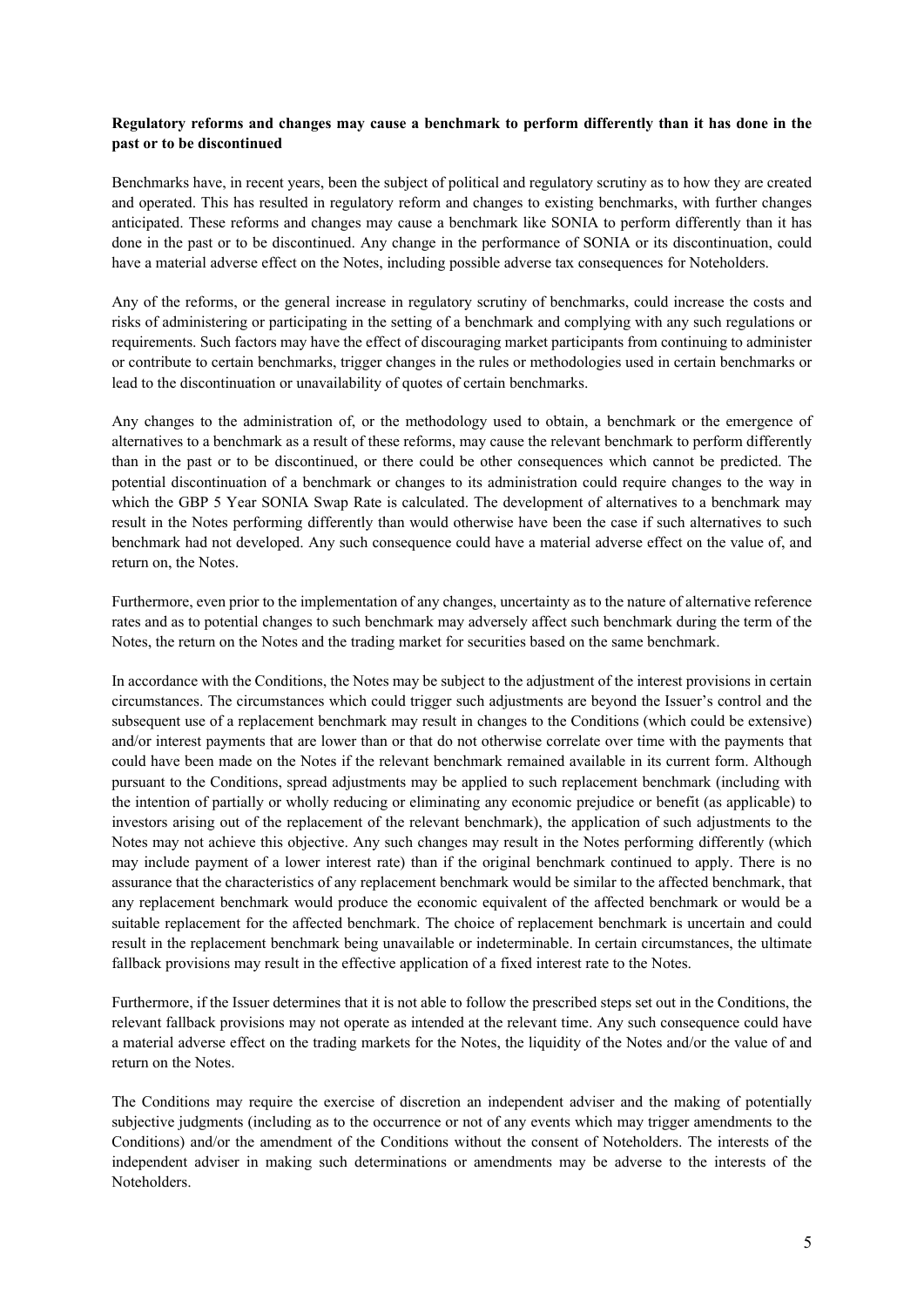Moreover, any of the above matters or any other significant change to the setting or existence of any relevant reference rate could affect the ability of the Issuer to meet its obligations under the Notes if linked to a benchmark or could have a material adverse effect on the market value or liquidity of, and the amount payable under the Notes.

Investors should consider all of these matters when considering the Consent Solicitation and the Proposed Amendments.

## **NOTEHOLDER PROPOSAL**

Pursuant to this Notice, the Issuer has convened the Meeting to request that the holders of the Notes consider and agree by Extraordinary Resolution to the matters contained in the Extraordinary Resolution set out below.

The Issuer, under the Noteholder Proposal, is requesting that the Noteholders consider and if thought fit, pass the Extraordinary Resolution. If the Extraordinary Resolution is passed by the Noteholders, and if the Eligibility Condition is satisfied, the Extraordinary Resolution will be binding on all Noteholders, whether present or not at the Meeting and whether or not voting.

The Noteholder Proposal is being put to Noteholders for the reasons set out in "*Background*" above.

Eligible Noteholders are also referred to the Consent Solicitation Memorandum which provides further background to the Noteholder Proposal and the reasons therefor.

# **CONSENT SOLICITATION**

Noteholders are further given notice that the Issuer has invited Eligible Noteholders (as defined below) of the Notes (such invitation, the "**Consent Solicitation**") to consent to the approval, by Extraordinary Resolution at the Meeting, of the modification of the terms and conditions (the "**Conditions**") of the Notes and execution of the Notes Amendment Deed as described in paragraph [1](#page-5-0) of the Extraordinary Resolution as set out below, all as further described in the Consent Solicitation Memorandum dated 22 October 2021 (the "**Consent Solicitation Memorandum**"), which is available to Eligible Noteholders (as defined below) from the Tabulation Agent (including on the website of the Tabulation Agent (https://deals.lucid-is.com/orange)) (see "*Documents Available for Inspection*" below).

The Consent Solicitation Memorandum and any other documents or materials relating to the Consent Solicitation are only for distribution or to be made available to persons who are (i) located and resident outside the United States and not U.S. persons or acting for the account or benefit of a U.S. person (in each case, as defined in Regulation S under the U.S. Securities Act of 1933, as amended (the "**Securities Act**")), (ii) not retail investors (as defined in the Extraordinary Resolution below) and, if applicable and acting on a non-discretionary basis, who are acting on behalf of beneficial owners that are not retail investors, and (iii) otherwise persons to whom the Consent Solicitation can be lawfully made and that may lawfully participate in the Consent Solicitation (all such persons, "**Eligible Noteholders**").

Subject to the restrictions described in the previous paragraph, Noteholders may obtain from the date of this Notice a copy of the Consent Solicitation Memorandum from the Tabulation Agent, the contact details for which are set out below. In order to receive a copy of the Consent Solicitation Memorandum, a Noteholder will be required to provide confirmation as to their status as an Eligible Noteholder. Ineligibility to participate in the Consent Solicitation does not affect a Noteholder's right to attend and vote at the Meeting – see "*Voting and Quorum*" below.

## <span id="page-5-0"></span>**EXTRAORDINARY RESOLUTION**

"THAT this Meeting of the holders (together, the "**Noteholders**") of the presently outstanding £600,000,000 Undated 8.5 Year Non-Call Deeply Subordinated Fixed to Reset Rate Notes (ISIN: XS1115502988) (the "Notes")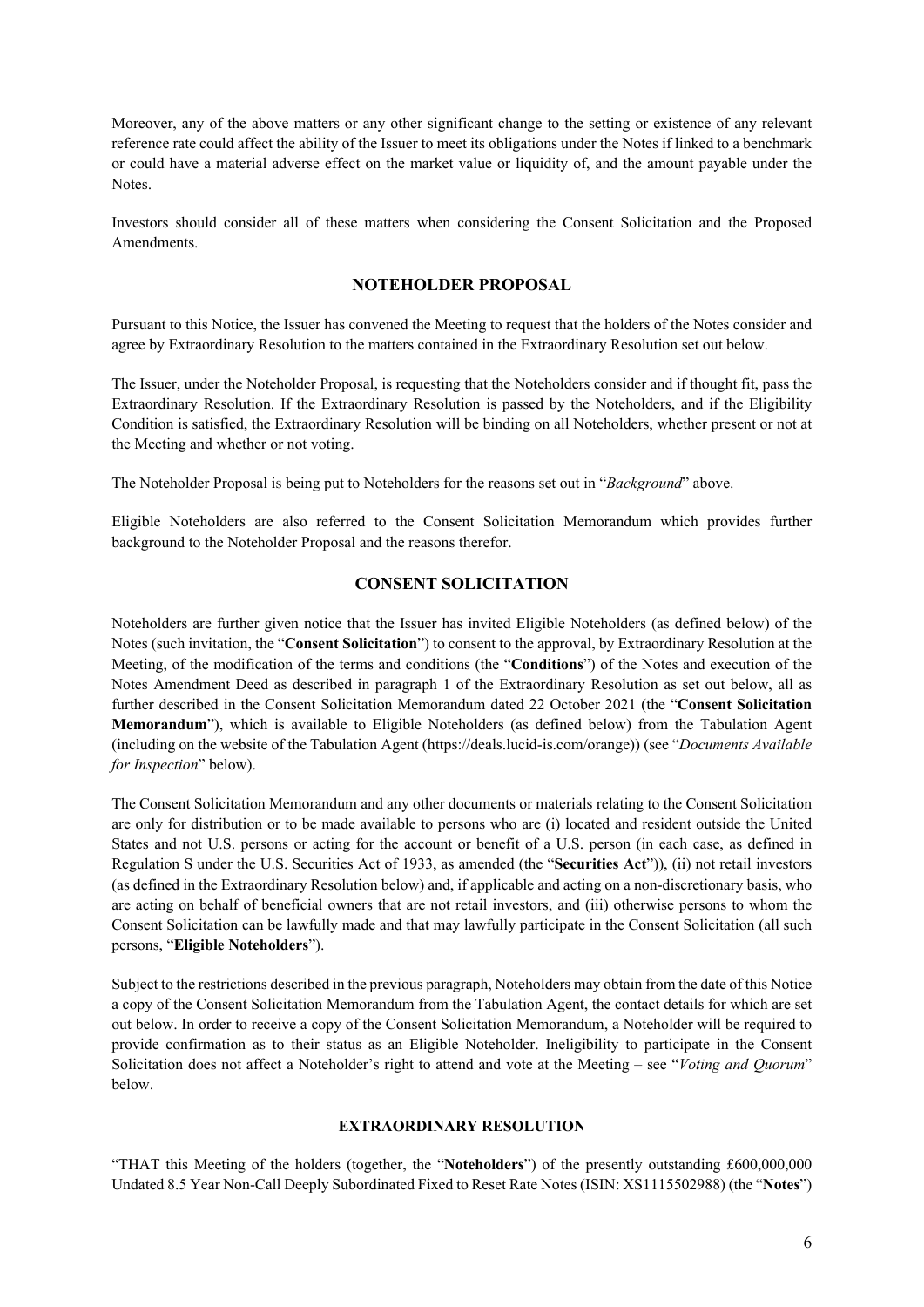of Orange (the "**Issuer**"), issued with the benefit of an amended and restated agency agreement dated 12 June 2014 (the "**Agency Agreement**") made between, *inter alios*, the Issuer and Citibank, N.A., London Branch (the "**Agent**"):

- 1. (subject to paragraph 5 [o](#page-5-0)f this Extraordinary Resolution) assents to the modification of the terms and conditions of the Notes (the "**Conditions**"), and the execution of a Notes Amendment Deed to effect such modifications, such that:
	- a. for the purposes of any Reset Period beginning on or after 1 April 2023, the relevant Interest Rate shall instead be the aggregate of:
		- (i) the GBP 5 Year SONIA Swap Rate (as the new Reference Rate for the relevant Reset Period);
		- (ii) the Reference Rate Adjustment (to reflect the economic difference between the LIBOR and SONIA rates, using the methodology for such adjustment contained in Supplement number 70 to the 2006 ISDA Definitions); and
		- (iii) the following margin(s) (which shall, in each case, remain unaltered by these amendments):
			- (x) in the case of the Second Interest Rate (as defined in the Conditions), 3.353 per cent. per annum (the "**Initial Margin**"); or
			- (y) in the case of the Third Interest Rate (as defined in the Conditions), the Initial Margin and 0.25 per cent. per annum; or
			- (z) in the case of the Fourth Interest Rate (as defined in the Conditions), the Initial Margin and 1.00 per cent. per annum; and
	- b. new fallbacks shall be included in case the applicable SONIA reference rate is not available when required (including fallback provisions in case a Benchmark Transition Event occurs with respect to SONIA),

all as more fully set out and (where applicable) defined in the Annex to the Notice;

- 2. (subject to paragraph 5 of this Extraordinary Resolution) authorises, directs, requests and empowers:
	- (a) the Issuer and, *inter alios*, the Agent to execute a deed (the "**Notes Amendment Deed**") to effect the modifications referred to in paragraph 1 of this Extraordinary Resolution, in the form or substantially in the form of the draft produced to this Meeting, with such amendments thereto (if any) as the Issuer and/or the Agent shall deem necessary to effect such modifications; and
	- (b) the Issuer and the Agent to execute and to do all such other deeds, instruments, acts and things as may be necessary, desirable or expedient in its sole opinion to carry out and to give effect to this Extraordinary Resolution and the implementation of the modifications referred to in paragraph 1 of this Extraordinary Resolution;
- 3. (subject to paragraph 5 of this Extraordinary Resolution) sanctions and assents to every abrogation, modification, compromise or arrangement in respect of the rights of the Noteholders appertaining to the Notes against the Issuer, whether or not such rights arise under the Agency Agreement, the Conditions or otherwise, involved in, resulting from or to be effected by the amendments referred to in paragraphs 1 and 2 of this Extraordinary Resolution and their implementation;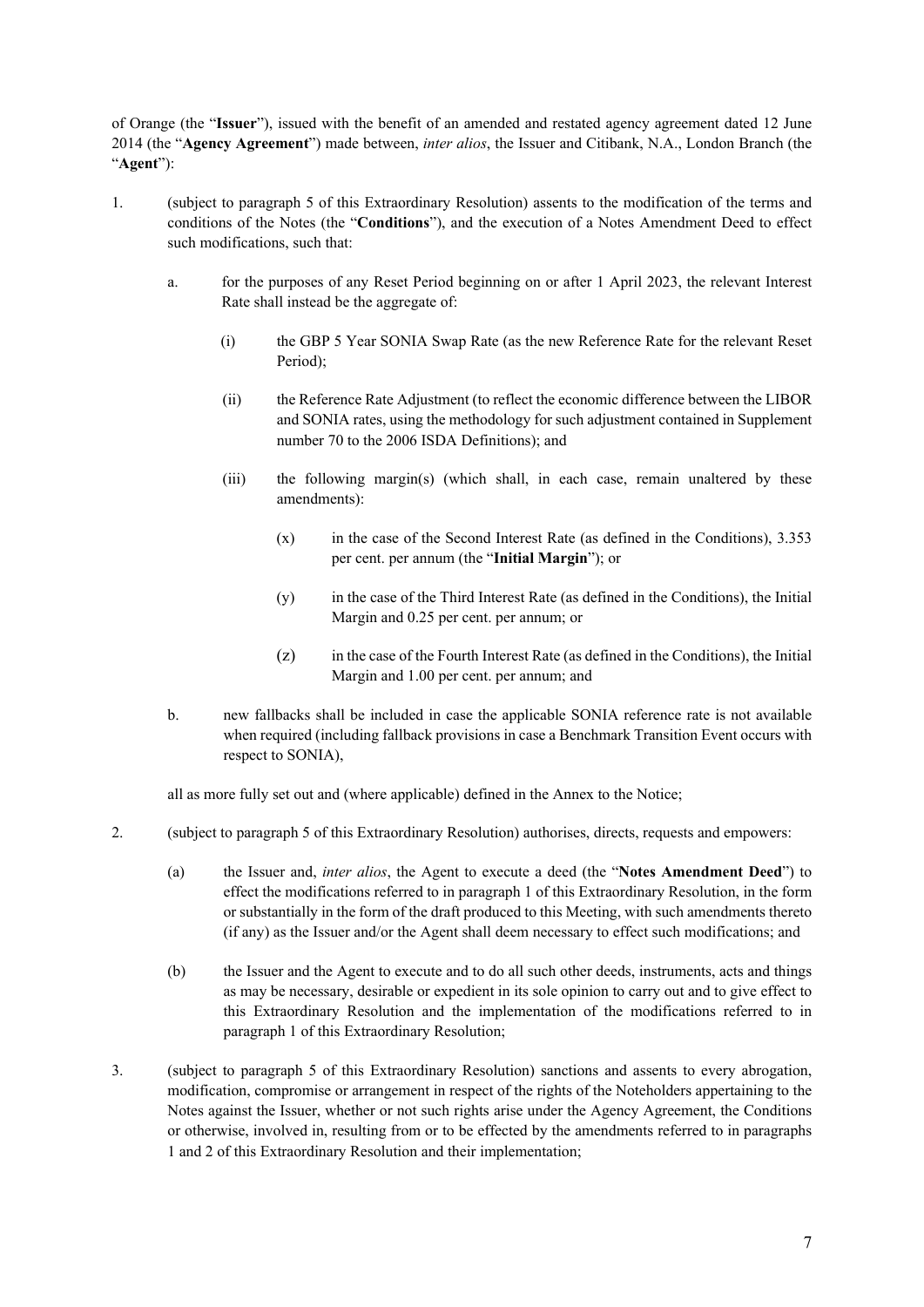- 4. (subject to paragraph 5 of this Extraordinary Resolution) discharges and exonerates the Agent from all liability for which it may have become or may become responsible under the Agency Agreement, the Notes or any document related thereto in respect of any act or omission in connection with the passing of this Extraordinary Resolution or the executing of any deeds, agreements, documents or instructions, the performance of any acts, matters or things to be done to carry out and give effect to the matters contemplated in the Notes Amendment Deed, the Notice or this Extraordinary Resolution;
- 5. declares that the implementation of this Extraordinary Resolution shall be conditional on:
	- (a) the passing of this Extraordinary Resolution; and
	- (b) the quorum required for, and the requisite majority of votes cast at, this Meeting being satisfied by Eligible Noteholders only, irrespective of any participation at this Meeting by Ineligible Noteholders (and would also have been so satisfied if any Ineligible Noteholders who provide confirmation of their status as Ineligible Noteholders and waive their right to attend (via teleconference) and vote (or be represented (via teleconference)) at the Meeting had actually participated at the Meeting) and further resolves that, if the Extraordinary Resolution is passed at this Meeting but such condition is not satisfied, the chairman of this Meeting and the Agent are hereby authorised, directed, requested and empowered to adjourn this Meeting until such date, not less than 14 days nor more than 42 days later, and time and place as may be appointed by the chairman of this Meeting and approved by the Agent, for the purpose of reconsidering resolutions 1 to 7 of this Extraordinary Resolution with the exception of resolution [5\(b\)](#page-5-0) of this Extraordinary Resolution, and in place of the provisions of resolution 5(b) the relevant condition will be satisfied if the quorum required for, and the requisite majority of votes cast at, the adjourned Meeting are satisfied by Eligible Noteholders only, irrespective of any participation at the adjourned Meeting by Ineligible Noteholders (and would also have been so satisfied if any Ineligible Noteholders who provide confirmation of their status as Ineligible Noteholders and waive their right to attend (via teleconference) and vote (or be represented (via teleconference)) at the adjourned Meeting had actually participated at the adjourned Meeting);
- 6. acknowledges that the following terms, as used in this Extraordinary Resolution, shall have the meanings given below:

"**Consent Solicitation in respect of the Notes**" means the invitation by the Issuer to all Eligible Noteholders to consent to the modification of the Conditions relating to the Notes and the execution of the Notes Amendment Deed, as described in the Consent Solicitation Memorandum and as the same may be amended in accordance with its terms;

"**Consent Solicitation Memorandum**" means the consent solicitation memorandum dated 22 October 2021 prepared by the Issuer in relation to the Consent Solicitation in respect of the Notes;

"**Eligible Noteholder**" means each Noteholder who is (a) located and resident outside the United States and not a U.S. person or acting for the account or benefit of a U.S. person (in each case, as defined in Regulation S under the Securities Act), (b) not a retail investor and, if applicable and acting on a nondiscretionary basis, who is acting on behalf of a beneficial owner that is not a retail investor, and (c) otherwise a person to whom the Consent Solicitation in respect of the Notes can be lawfully made and that may lawfully participate in the Consent Solicitation in respect of the Notes;

"**Ineligible Noteholder**" means each Noteholder who is not an Eligible Noteholder;

"**Notice**" means the notice given by the Issuer to Noteholders on or around 22 October 2021;

"**retail investor**" means a person who is one (or more) of: (i) a retail client as defined in point (11) of Article 4(1) of Directive 2014/65/EU (as amended or superseded, "**MiFID II**"), (ii) a customer within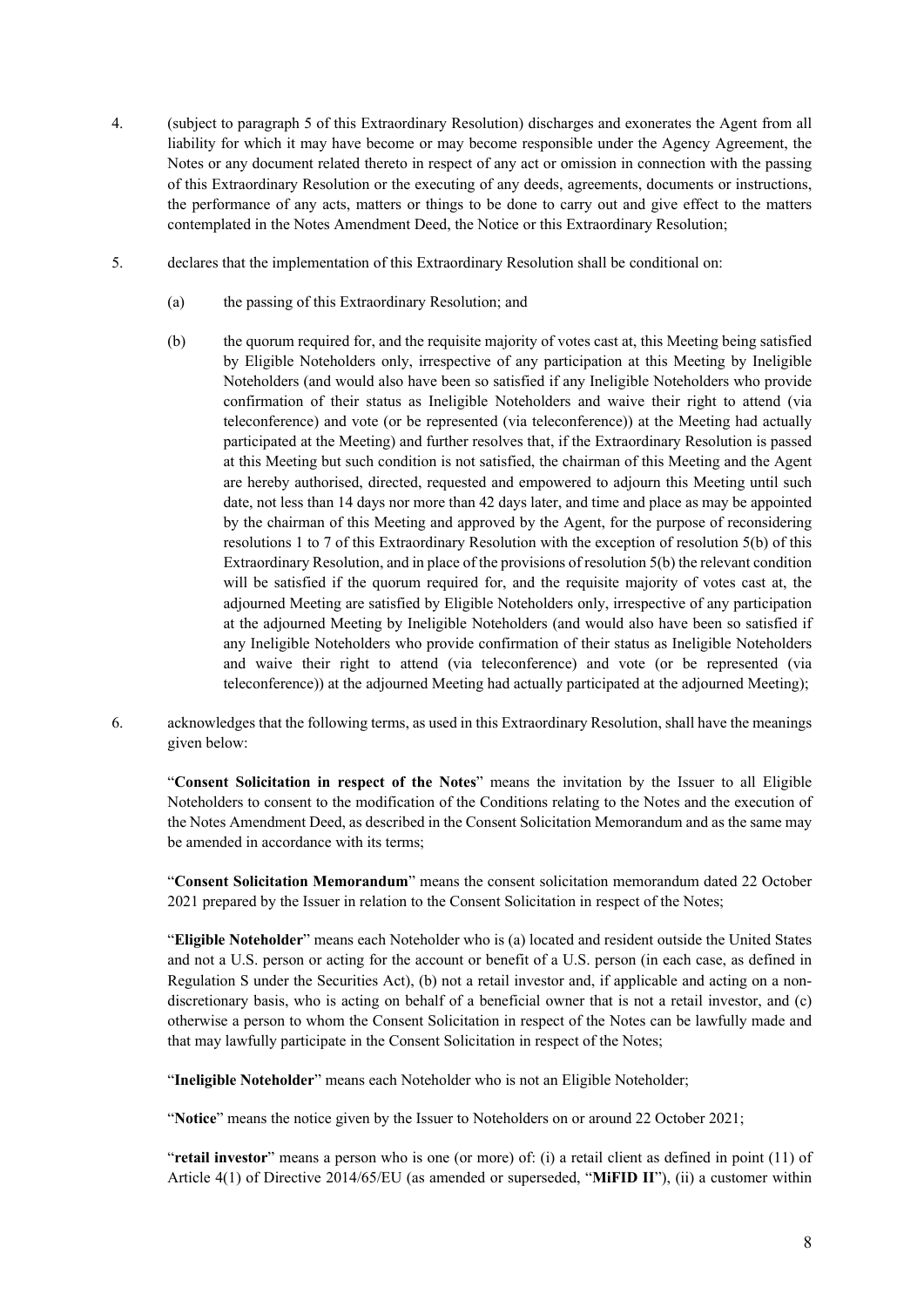the meaning of Directive 2016/97 (as amended, the "**Insurance Distribution Directive**"), where that customer would not qualify as a professional client as defined in point (10) of Article 4(1) of MiFID II, (iii) a retail client, as defined in point (8) of Article 2 of Regulation (EU) No 2017/565 as it forms part of domestic law by virtue of the European Union (Withdrawal) Act 2018 (as amended, the "**EUWA**"), or (iv) a customer within the meaning of the provisions of the Financial Services and Markets Act 2000 (as amended, the "**FSMA**") and any rules or regulations made under the FSMA which were relied on immediately before exit day to implement the Insurance Distribution Directive, where that customer would not qualify as a professional client, as defined in point (8) of Article 2(1) of Regulation (EU) No 600/2014 as it forms part of domestic law by virtue of the EUWA; and

"**Securities Act**" means the U.S. Securities Act of 1933, as amended; and

7. agrees that capitalised terms in this document where not defined herein shall have the meanings given to them in the Agency Agreement or the Notice, as applicable."

## **INELIGIBLE NOTEHOLDERS**

#### **Submission of Ineligible Holder Instructions**

Any Noteholder that is not an Eligible Noteholder may not participate in the Consent Solicitation. However, any Ineligible Noteholder may deliver, or arrange to have delivered on its behalf, a valid Ineligible Holder Instruction (as defined below). Ineligibility to participate in the Consent Solicitation does not affect a Noteholder's right to attend and vote at the Meeting – see "*Voting and Quorum*" below.

In respect of any Notes held through Euroclear Bank SA/NV ("**Euroclear**") or Clearstream Banking S.A. ("**Clearstream, Luxembourg**" and, together with Euroclear, the "**Clearing Systems**"), the submission of Ineligible Holder Instructions will have occurred upon receipt by the Tabulation Agent from Euroclear or Clearstream, Luxembourg, as applicable, of a valid instruction (an "**Ineligible Holder Instruction**") submitted in accordance with the requirements of Euroclear or Clearstream, Luxembourg, as applicable. Each such Ineligible Holder Instruction must specify, among other things, the aggregate principal amount of the Notes which are subject to such Ineligible Holder Instruction, and the securities account number at the relevant Clearing System in which the relevant Notes are held. The receipt of such Ineligible Holder Instruction by the relevant Clearing System will be acknowledged in accordance with the standard practices of such Clearing System and will result in the blocking of the relevant Notes in the relevant Ineligible Noteholder's account with such Clearing System so that no transfers may be effected in relation to such Notes until the earlier of (i) the date on which the relevant Ineligible Holder Instruction is validly revoked (including the automatic revocation of such Ineligible Holder Instruction on the termination of the ConsentSolicitation in accordance with the terms of the ConsentSolicitation) and (ii) the conclusion of the Meeting (or, if applicable, the adjourned Meeting).

Only Direct Participants (as defined under "*Voting and [Quorum](#page-11-0)*" below) may submit Ineligible Holder Instructions. Each beneficial owner of Notes who is an Ineligible Noteholder and is not a Direct Participant, must arrange for the Direct Participant through which such beneficial owner of Notes who is an Ineligible Noteholder holds its Notes to submit an Ineligible Holder Instruction on its behalf to the relevant Clearing System before the deadlines specified by the relevant Clearing System.

By delivering, or arranging for the delivery on its behalf, of an Ineligible Holder Instruction in accordance with the procedures described below, a Noteholder shall (A) waive its right to attend (via teleconference) and vote (or be represented (via teleconference)) at the Meeting (as the consequence of the eligibility condition set out in paragraph 5(b) of the Extraordinary Resolution is that the Extraordinary Resolution will only be implemented where it is passed irrespective of any participation at the Meeting by Ineligible Noteholders, such that the attendance and voting at the Meeting by an Ineligible Noteholder will be of no consequence for such implementation) and (B) agree, acknowledge, represent, warrant and undertake to the Issuer, the Agent, the Solicitation Agent and the Tabulation Agent at (i) the time of submission of such Ineligible Holder Instruction, (ii) the Expiration Deadline, (iii) the time of the Meeting and (if applicable) at the time of the adjourned Meeting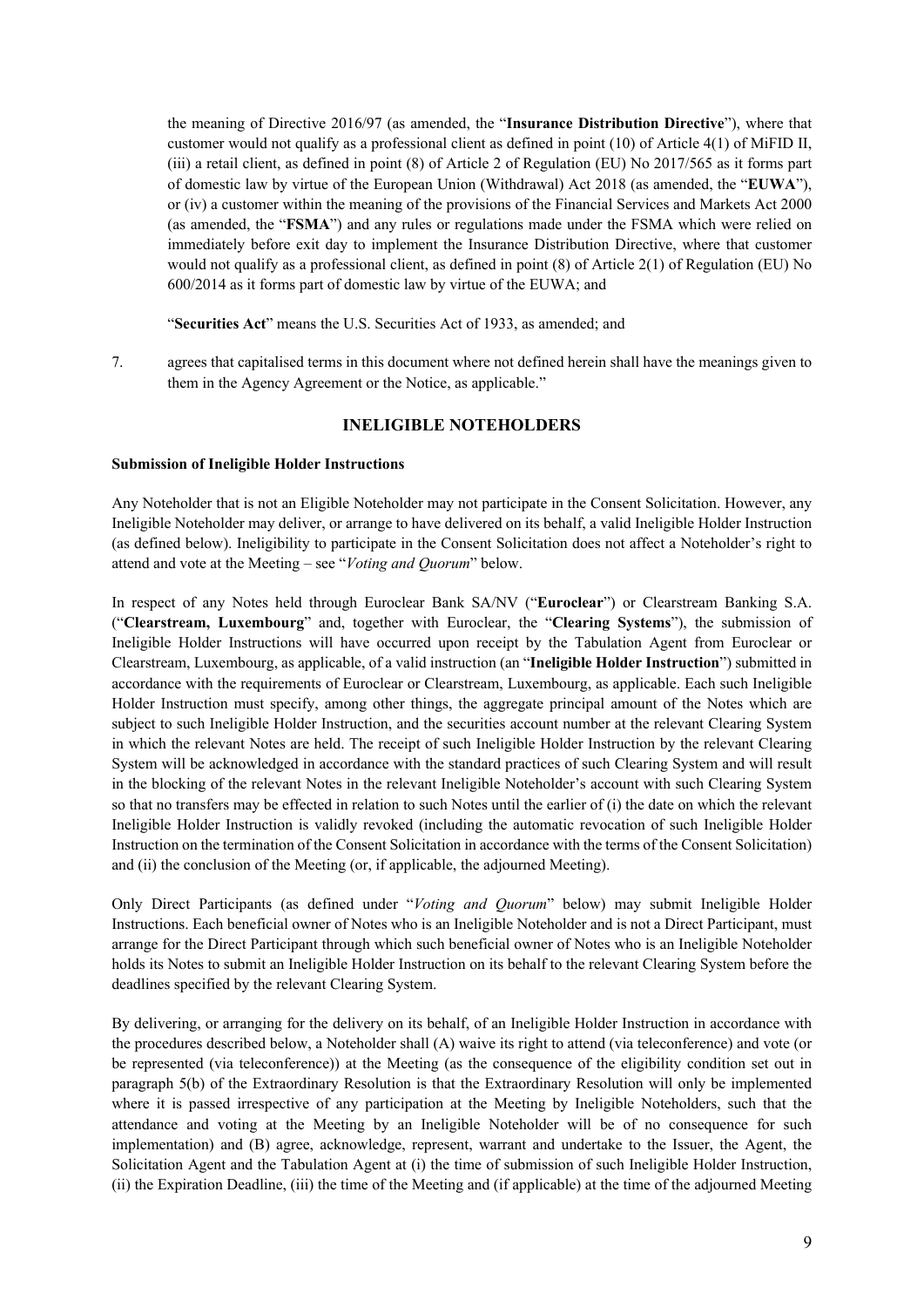and (iv) the Implementation Date (and if a Noteholder or Direct Participant (as defined below) on behalf of any Noteholder is unable to make any such agreement or acknowledgement or give any such representation, warranty or undertaking, such Noteholder or Direct Participant should contact the Tabulation Agent immediately) that:

- <span id="page-9-0"></span>(a) It is an Ineligible Noteholder.
- (b) It is not a person or entity (a "**Person**") (A) that is, or is directly or indirectly owned or controlled by a Person that is, described or designated in (i) the most current "Specially Designated Nationals and Blocked Persons" list (which as of the date hereof can be found at: <https://www.treasury.gov/ofac/downloads/sdnlist.pdf>) or (ii) the Foreign Sanctions Evaders List (which as of the date hereof can be found at: <http://www.treasury.gov/ofac/downloads/fse/fselist.pdf>) or (iii) the most current "Consolidated list of persons, groups and entities subject to EU financial sanctions" (which as of the date hereof can be found at: [https://eeas.europa.eu/headquarters/headquarters](https://eeas.europa.eu/headquarters/headquarters-homepage_en/8442/Consolidated%20list%20of%20sanctions)[homepage\\_en/8442/Consolidated%20list%20of%20sanctions\)](https://eeas.europa.eu/headquarters/headquarters-homepage_en/8442/Consolidated%20list%20of%20sanctions) or (iv) the most current "UK sanctions list" (which as of the date hereof can be found at: https://www.gov.uk/government/publications/the-uksanctions-list); or (B) that is otherwise the subject of any sanctions administered or enforced by any Sanctions Authority, other than solely by virtue of their inclusion in: (i) the most current "Sectoral Sanctions Identifications" list (which as of the date hereof can be found at: [https://www.treasury.gov/ofac/downloads/ssi/ssilist.pdf\)](http://www.treasury.gov/ofac/downloads/ssi/ssilist.pdf)) (the "**SSI List**"), (ii) Annexes 3, 4, 5 and 6 of Council Regulation No. 833/2014, as amended from time to time including by Council Regulation No. 960/2014 and Council Regulation (EU) No 1290/2014 and Council Regulation (EU) No 2015/1797 and Council Regulation (EU) No 2017/2212 (the "**EU Annexes**"), or (iii) any other list maintained by a Sanctions Authority, with similar effect to the SSI List or the EU Annexes. For these purposes "**Sanctions Authority**" means each of: (i) the United States government; (ii) the United Nations; (iii) the European Union (or any of its member states); (iv) the United Kingdom; (v) any other equivalent governmental or regulatory authority, institution or agency which administers economic, financial or trade sanctions; and (vi) the respective governmental institutions and agencies of any of the foregoing including, without limitation, the Office of Foreign Assets Control of the US Department of the Treasury, the United States Department of State, the United States Department of Commerce and Her Majesty's Treasury.
- (c) It has undertaken all appropriate analysis of the implications of the Consent Solicitation without reliance on the Issuer, the Agent, the Solicitation Agent or the Tabulation Agent.
- (d) It has observed the laws of all relevant jurisdictions, obtained all requisite governmental, exchange control or other required consents, complied with all requisite formalities and paid any issue, transfer or other taxes or requisite payments due from it in each respect in connection with its Ineligible Holder Instruction and/or the Extraordinary Resolution in any jurisdiction and that it has not taken or omitted to take any action in breach of the representations or which will or may result in the Issuer, the Solicitation Agent, the Tabulation Agent or any other person acting in breach of the legal or regulatory requirements of any such jurisdiction in connection with the Extraordinary Resolution.
- (e) Its Ineligible Holder Instruction is made on the terms and conditions set out in this Notice and therein.
- (f) Its Ineligible Holder Instruction is being submitted in compliance with the applicable laws or regulations of the jurisdiction in which the Noteholder is located or in which it is resident or located and no registration, approval or filing with any regulatory authority of such jurisdiction is required in connection with such Ineligible Holder Instruction.
- $(g)$  It holds and will hold, until the earlier of (i) the date on which its Ineligible Holder Instruction is validly revoked, and (ii) conclusion of the Meeting or (if applicable) the adjourned Meeting, as the case may be, the Notes the subject of the Ineligible Holder Instruction, in the relevant Clearing System and in accordance with the requirements of the relevant Clearing System and by the deadline required by the relevant Clearing System, it has submitted, or has caused to be submitted, an Ineligible Holder Instruction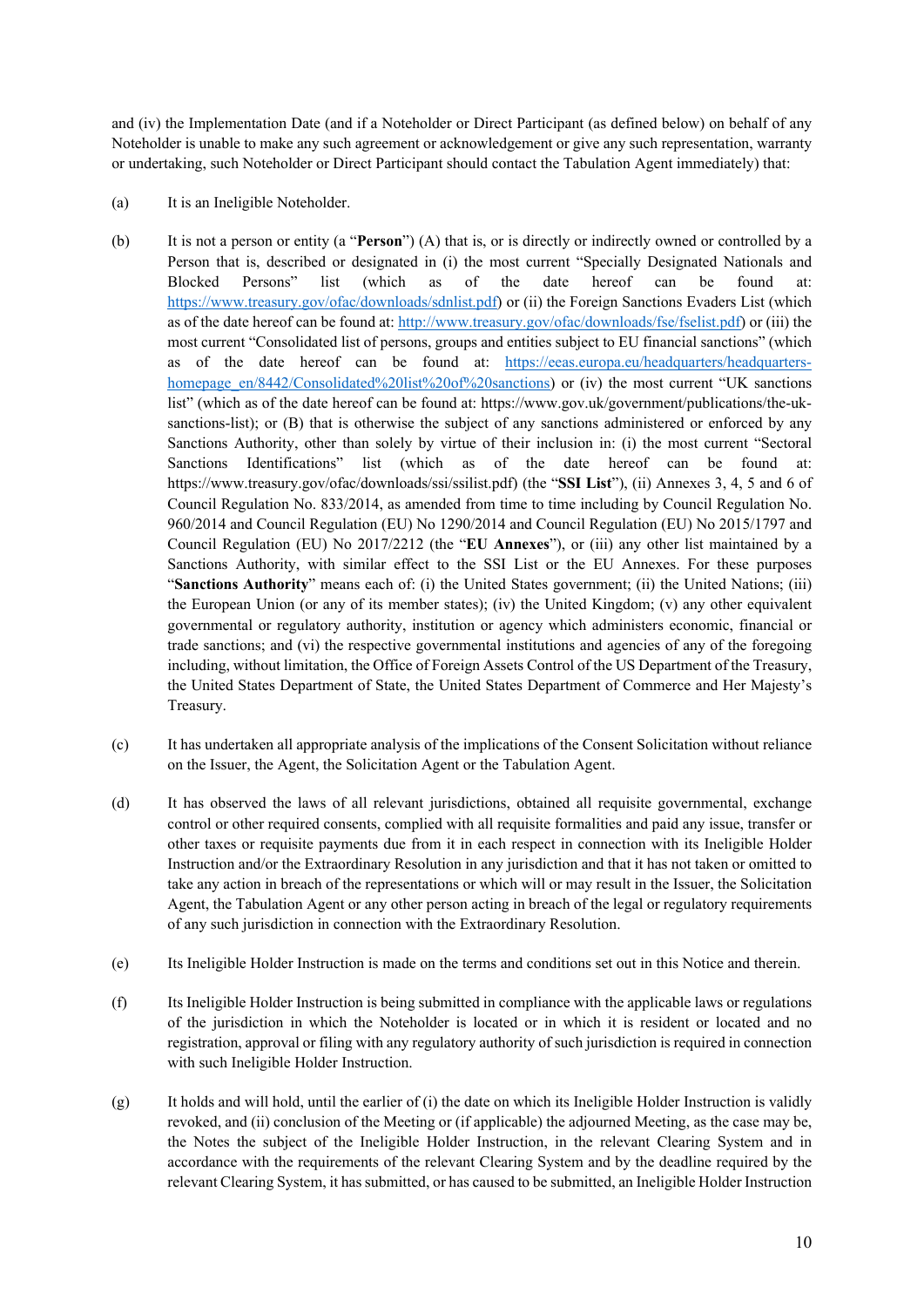to the relevant Clearing System, as the case may be, to authorise the blocking of such Notes with effect on and from the date thereof so that no transfers of such Notes may be effected until the occurrence of any of the events listed in (i) or (ii) above.

- (h) It acknowledges that none of the Issuer, the Solicitation Agent, the Tabulation Agent and the Agent or any of their respective affiliates, directors, officers, employees, representatives or agents has made any recommendation as to whether to vote on the Extraordinary Resolution and it represents that it has made its own decision with regard to the Extraordinary Resolution based on any independent legal, financial, tax or other advice that it has deemed necessary to seek.
- (i) It acknowledges that all authority conferred or agreed to be conferred pursuant to these acknowledgements, representations, warranties and undertakings and every obligation of the Noteholder offering to waive its right to vote on the Extraordinary Resolution shall to the extent permitted by applicable law be binding upon the successors, assigns, heirs, executors, trustees in bankruptcy and legal representatives of the Noteholder waiving its right to vote on the Extraordinary Resolution and shall not be affected by, and shall survive, the death or incapacity of the Noteholder waiving its right to vote on the Extraordinary Resolution, as the case may be.
- (j) It acknowledges that the Notes have not been and will not be registered under the Securities Act, or the securities laws of any state or other jurisdiction of the United States, and may not be offered or sold in the United States or to, or for the account or benefit of, U.S. persons, unless an exemption from the registration requirements of the Securities Act is available (terms used in this paragraph that are, unless otherwise specified, defined in Regulation S under the Securities Act are used as defined in Regulation S).
- (k) The information given by or on behalf of such Noteholder in the Ineligible Holder Instruction is true and will be true in all respects at the time of the Meeting (and, if applicable, at the time of the adjourned Meeting).
- (l) No information has been provided to it by the Issuer, the Solicitation Agent or the Tabulation Agent, or any of their respective affiliates, directors, officers, employees, representatives or agents, with regard to the tax consequences for Noteholders arising from the participation in the Meeting or the implementation of the Extraordinary Resolution, and it acknowledges that it is solely liable for any taxes and similar or related payments imposed on it under the laws of any applicable jurisdiction as a result of its submission of the Ineligible Holder Instruction, and agrees that it will not and does not have any right of recourse (whether by way of reimbursement, indemnity or otherwise) against the Issuer, the Solicitation Agent or the Tabulation Agent, or any of their respective affiliates, directors, officers, employees, representatives or agents, or any other person, in respect of such taxes and payments.

The representation set out in paragraph [\(b\)](#page-9-0) above shall not be sought or given at any time after such representation is first made if and to the extent that it is or would result in a violation of Council Regulation (EC) No 2271/1996, as amended, including as it forms part of UK domestic law by virtue of the EUWA (the "**Blocking Regulation**"), or any applicable national law, instrument or regulation implementing the Blocking Regulation or imposing penalties for breach thereof.

# **If the relevant Ineligible Noteholder is unable to give any of the representations and warranties described above, such Ineligible Noteholder should contact the Tabulation Agent.**

Each Ineligible Noteholder submitting an Ineligible Holder Instruction in accordance with its terms shall have agreed to indemnify the Issuer, the Solicitation Agent, the Tabulation Agent, the Agent and each of their respective affiliates, directors, officers, employees, representatives or agents against all and any losses, costs, fees, claims, liabilities, expenses, charges, actions or demands which any of them may incur or which may be made against any of them as a result of any breach of any of the terms of, or any of the representations, warranties and/or undertakings given pursuant to, such instruction by such Noteholder.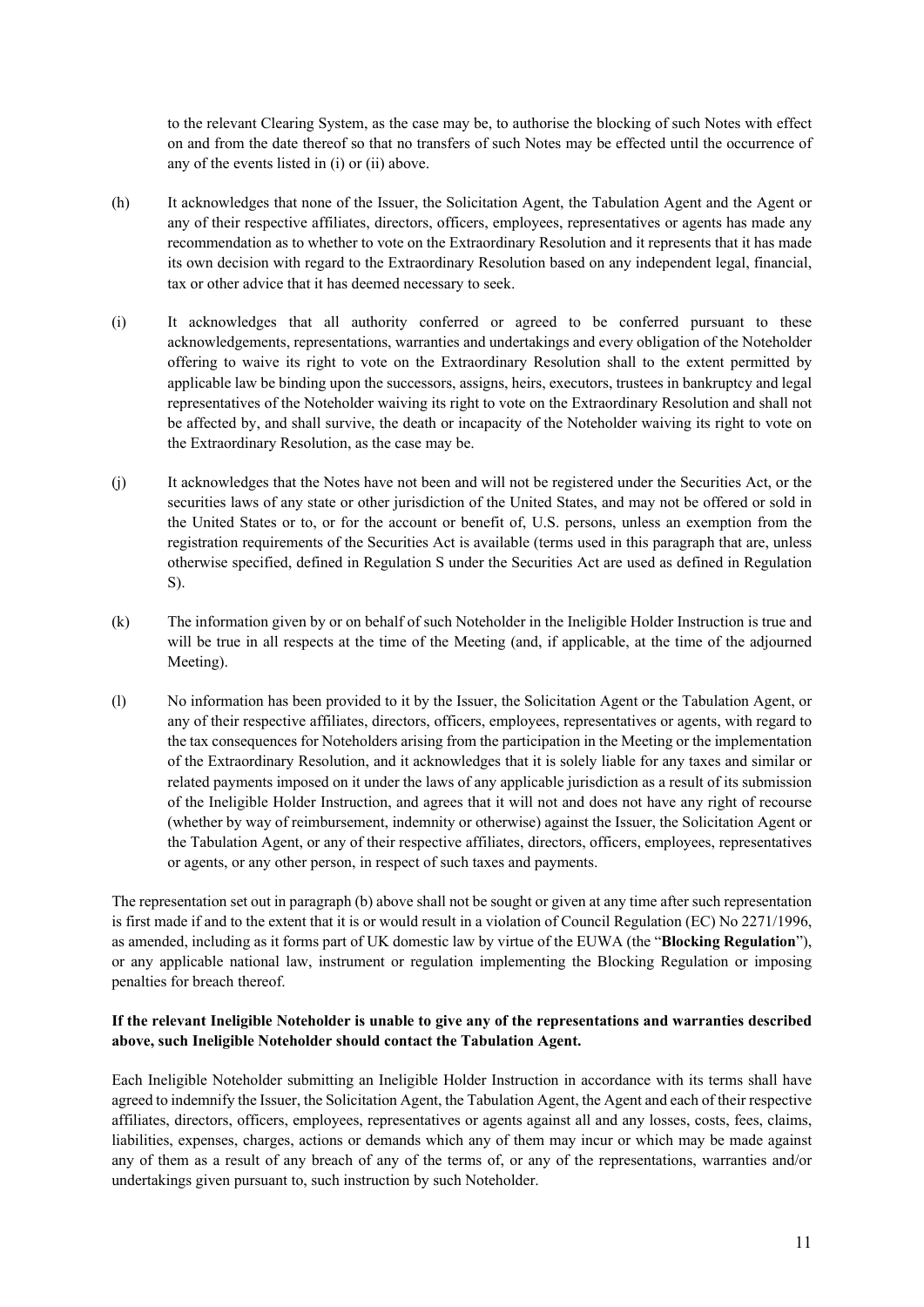All questions as to the validity, form and eligibility (including the time of receipt) of any Ineligible Holder Instructions or revocation or revision thereof or delivery of Ineligible Holder Instructions will be determined by the Issuer in its sole discretion, which determination will be final and binding. The Issuer reserves the absolute right to reject any and all Ineligible Holder Instructions not in a form which is, in the opinion of the Issuer, lawful. The Issuer also reserves the absolute right to waive defects in Ineligible Holder Instructions with regard to any Notes. None of the Issuer, the Solicitation Agent, the Agent or the Tabulation Agent shall be under any duty to give notice to Noteholders or beneficial owners of Notes of any irregularities in Ineligible Holder Instructions; nor shall any of them incur any liability for failure to give notification of any material amendments to the terms and conditions of the Consent Solicitation.

#### **REQUIREMENTS OF U.S. SECURITIES LAWS**

In the event the Extraordinary Resolution is passed and implemented, the Notes Amendment Deed will contain a statement that, until the expiry of the period of 40 days after the date of the Notes Amendment Deed, sales of the Notes may not be made in the United States or to U.S. persons unless made outside the United States pursuant to Rules 903 and 904 of Regulation S under the Securities Act.

#### **GENERAL INFORMATION**

**The attention of Noteholders is particularly drawn to the quorum required for the Meeting and for any** adjourned Meeting which is set out in paragraphs [1](#page-11-1), [2](#page-13-0), [3,](#page-13-1) [4](#page-13-2) and [5](#page-14-0) of "[Voting](#page-11-0) and [Quorum](#page-11-0)" below. Having **regard to such requirements, Noteholders are strongly urged either to attend (via teleconference) the Meeting or to take steps to be represented (via teleconference) at the Meeting (including by way of submitting a valid electronic voting instruction to the relevant Clearing System (a** "**Consent Instruction**"**) or Ineligible Holder Instruction) as soon as possible.**

#### <span id="page-11-0"></span>**VOTING AND QUORUM**

*Noteholders who have submitted and not revoked a valid Consent Instruction or Ineligible Holder Instruction in respect of the Extraordinary Resolution by 5.00 p.m. (London time) on 10 November 2021 (the "Expiration* **Deadline**"), by which they will (i) (in the case of Consent Instructions) have given instructions for the appointment by the Agent of one or more representatives of the Tabulation Agent as its proxy to vote in the manner specified or identified in such Consent Instruction at the Meeting (or any adjourned such Meeting) or (ii) (in the case of Ineligible Holder Instructions) waived such rights, need take no further action to be represented at the Meeting *(or any such adjourned such Meeting).*

*Noteholders who have not submitted, or who have submitted and revoked, a Consent Instruction or Ineligible* Holder Instruction in respect of the Extraordinary Resolution by the Expiration Deadline should take note of the *provisions set out below detailing how such Noteholders can attend or take steps to be represented (via teleconference) at the Meeting (references to which, for the purposes of such provisions, include, unless the context otherwise requires, any adjourned such Meeting).*

<span id="page-11-1"></span>1. Subject as set out below, the provisions governing the convening and holding of the Meeting are set out in Schedule 5 (*Provisions for Meetings of Noteholders*) to the Agency Agreement, a copy of which is available for inspection by the Noteholders during normal business hours at the specified offices of the Agent on any weekday (public holidays excepted).

All of the Notes are represented by a global Note and are held by a common depositary for Euroclear and Clearstream, Luxembourg. For the purpose of the Meeting, a "**Direct Participant**" shall mean each person who is for the time being shown in the records of Euroclear or Clearstream, Luxembourg as the holder of a particular principal amount outstanding of the Notes.

Each person (a "**beneficial owner**") who is the owner of a particular principal amount of the Notes through Euroclear, Clearstream, Luxembourg or a Direct Participant, should note that a beneficial owner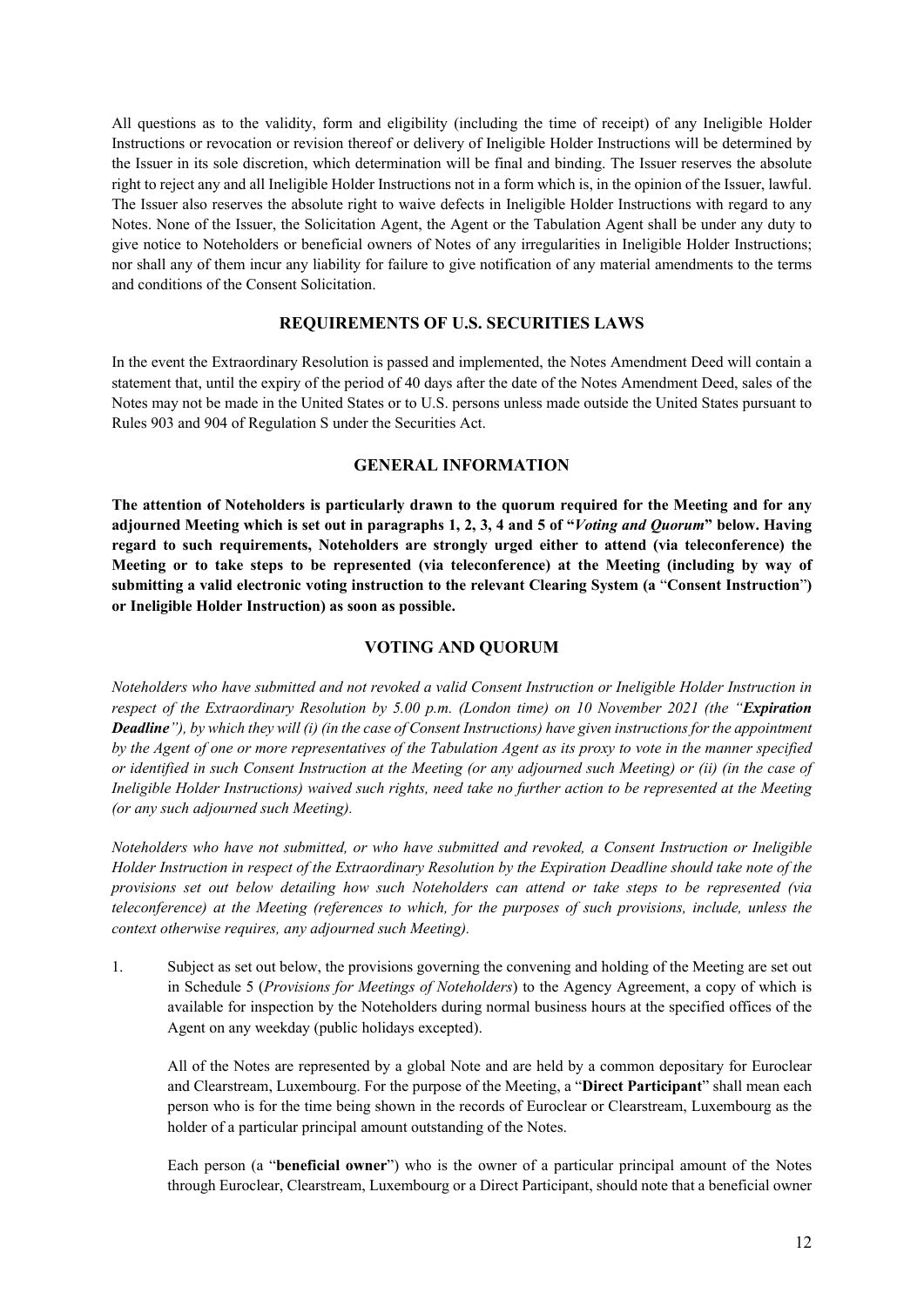will only be entitled to attend (via teleconference) and vote at the Meeting in accordance with the procedures set out below and where a beneficial owner is not a Direct Participant it will need to make the necessary arrangements, either directly or with the intermediary through which it holds its Notes, for the Direct Participant to complete these procedures on its behalf by all applicable deadlines.

A Direct Participant or beneficial owner of Notes wishing to attend (via teleconference) the Meeting in person must produce at the Meeting a valid voting certificate issued by the Agent relating to the Notes in respect of which such Direct Participant or beneficial owner wishes to vote.

A Direct Participant not wishing to attend (via teleconference) the Meeting in person may (or the beneficial owner of the relevant Notes may arrange for the relevant Direct Participant on its behalf to) give a voting instruction (by giving an electronic instruction to block its Notes and to vote in respect of the Meeting to Euroclear or Clearstream, Luxembourg in accordance with the procedures of Euroclear or Clearstream, Luxembourg, as applicable) requiring the Agent to include the votes attributable to its Notes in a block voting instruction issued by the Agent for the Meeting or any adjourned such Meeting, and the Agent shall appoint one or more representatives of the Tabulation Agent as its proxy to attend (via teleconference) and vote at the Meeting in accordance with such Direct Participant's instructions. A Direct Participant holding Notes and not wishing to attend (via teleconference) the Meeting in person may alternatively deliver its voting certificate to the person whom it wishes to attend (via teleconference) the Meeting on its behalf.

Notes may be blocked in the Clearing Systems for the purposes of appointing proxies under block voting instructions or obtaining voting certificates until 48 hours (as defined in the Agency Agreement) before the time fixed for the Meeting.

Accordingly, beneficial owners or their Direct Participants must have made arrangements to vote with the relevant Clearing System by not later than 48 hours before the time fixed for the Meeting (or any adjourned such Meeting) and within the relevant time limit specified by the relevant Clearing System (who may set a significantly earlier deadline) and request or make arrangements for the relevant Clearing System to block the Notes in the relevant Direct Participant's account and to hold the same to the order or under the control of the Agent.

Notes blocked as set out above will not be released until the earlier of (i) the date on which the relevant electronic voting and blocking instruction is validly revoked (including its automatic revocation on the termination of the Consent Solicitation); (ii) the conclusion of the Meeting (or, if applicable, any adjourned such Meeting); and (iii) not less than 48 hours before the time for which the Meeting (or, if applicable, any adjourned such Meeting) is convened, the notification in writing of any revocation of a Direct Participant's previous instructions to the Agent.

Noteholders should note that the timings and procedures set out in this notice reflect the requirements for Noteholders' Meetings set out in the Agency Agreement, but that the Clearing Systems and the relevant intermediaries may have their own additional requirements as to timings and procedures for voting on the Extraordinary Resolution. Accordingly, Noteholders wishing to vote in respect of the Extraordinary Resolution are strongly urged either to contact their custodian (in the case of a beneficial owner whose Notes are held in book-entry form by a custodian) or the relevant Clearing System (in the case of a Noteholder whose Notes are held in book-entry form directly in the relevant Clearing System), as soon as possible.

In light of the ongoing developments in relation to coronavirus (COVID-19), and current guidance issued by the French and UK governments including restrictions on travel, it may be impossible, impractical or inadvisable to hold the Meeting at a physical location. Therefore, the Issuer has determined that the Meeting be held electronically via teleconference rather than physically in person and, in accordance with the provisions of the Agency Agreement, has requested that the Agent prescribe appropriate regulations regarding the holding of the Meeting via teleconference. The Meeting will be held via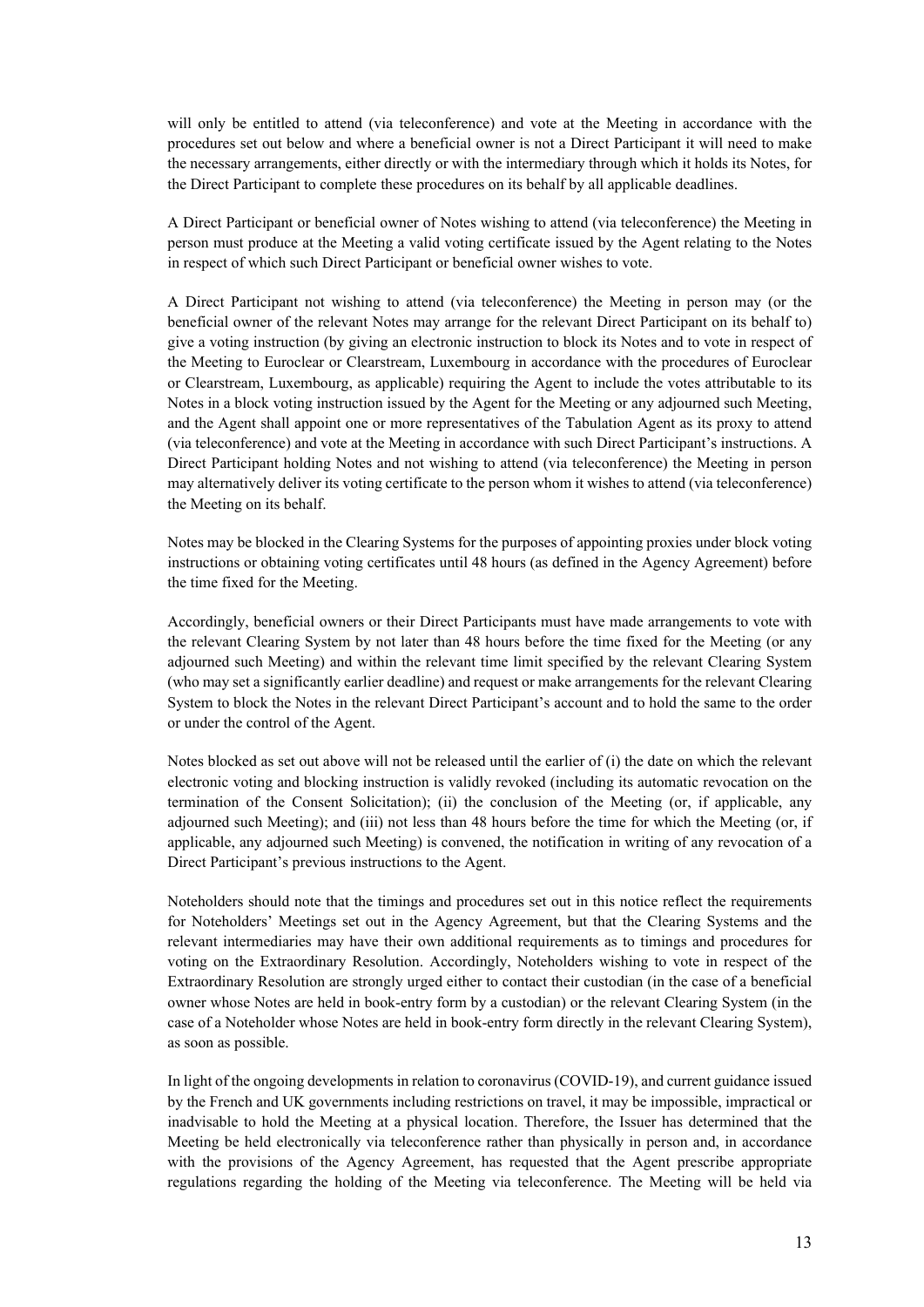teleconference using a platform hosted by the chairman of the Meeting to allow attendees to participate electronically. Details for accessing the Meeting will be made available to proxies who have been duly appointed under a block voting instruction and to holders of voting certificates, in each case issued in accordance with the procedures set out in this Notice. Any Noteholders who indicate to the Tabulation Agent that they wish to participate electronically in, or otherwise be represented on, the teleconference for the Meeting (rather than being represented by the Tabulation Agent pursuant to a block voting instruction as described above) will be provided with further details about attending (via teleconference) the Meeting.

All references in this Notice to attendance or voting "in person" shall refer to the attendance or voting at the Meeting by way of the teleconference facility.

- <span id="page-13-0"></span>2. The quorum at the Meeting for passing the Extraordinary Resolution shall (subject as provided below) be one or more persons present and holding or representing in the aggregate not less than two-thirds of the principal amount of the Notes for the time being outstanding (as defined in the Agency Agreement). If a quorum is not present within 15 minutes after the time fixed for the Meeting, the Meeting will be adjourned until such date, not less than 14 days nor more than 42 days later, and such time as may be appointed by the chairman of the Meeting and approved by the Agent. In addition, if the quorum required for, and the requisite majority of votes cast at, the Meeting is satisfied but the Eligibility Condition in respect of such Meeting is not satisfied, the chairman of the Meeting will adjourn the Meeting until such date, not less than 14 days nor more than 42 days later, and such time as may be appointed by the chairman of the Meeting and approved by the Agent. The Extraordinary Resolution will then be considered at an adjourned Meeting (notice of which will be given to the Noteholders). At the adjourned Meeting, one or more persons present and holding or representing in the aggregate not less than onethird of the principal amount of the Notes for the time being outstanding shall (subject as provided below) form a quorum and shall have the power to pass the Extraordinary Resolution.
- <span id="page-13-1"></span>3. To be passed at the Meeting, the Extraordinary Resolution requires a majority in favour consisting of not less than three-quarters of the votes cast at the Meeting.

The question submitted to the Meeting shall be decided in the first instance by a show of hands unless there is only one voter or unless a poll is (before, or on the declaration of the result of, the show of hands) demanded by the chairman of the Meeting, the Issuer or by one or more persons present holding Notes or voting certificates or being proxies (whatever the nominal amount of the Notes so held by them). Unless a poll is validly demanded before or at the time that the result is declared, the Chairman's declaration that on a show of hands a resolution has been passed, passed by a particular majority, rejected or rejected by a particular majority shall be conclusive, without proof of the number of votes cast for, or against, the resolution.

At the Meeting, (A) on a show of hands every person who is present in person (via teleconference) and who produces a form of proxy or is otherwise a proxy or representative has one vote and (B) on a poll every such person has one vote in respect of each £1.00 of principal amount of Notes so represented by the voting certificate so produced or for which he is otherwise a proxy or representative.

- <span id="page-13-2"></span>4. The implementation of the Consent Solicitation and the Extraordinary Resolution will be conditional on:
	- (a) the passing of the Extraordinary Resolution; and
	- (b) the quorum required for, and the requisite majority of votes cast at, the Meeting being satisfied by Eligible Noteholders only, irrespective of any participation at the Meeting by Ineligible Noteholders (and would also have been so satisfied if any Ineligible Noteholders who provide confirmation only of their status as Ineligible Noteholders and waive their right to attend (via teleconference) and vote (or be represented (via teleconference)) at the Meeting had actually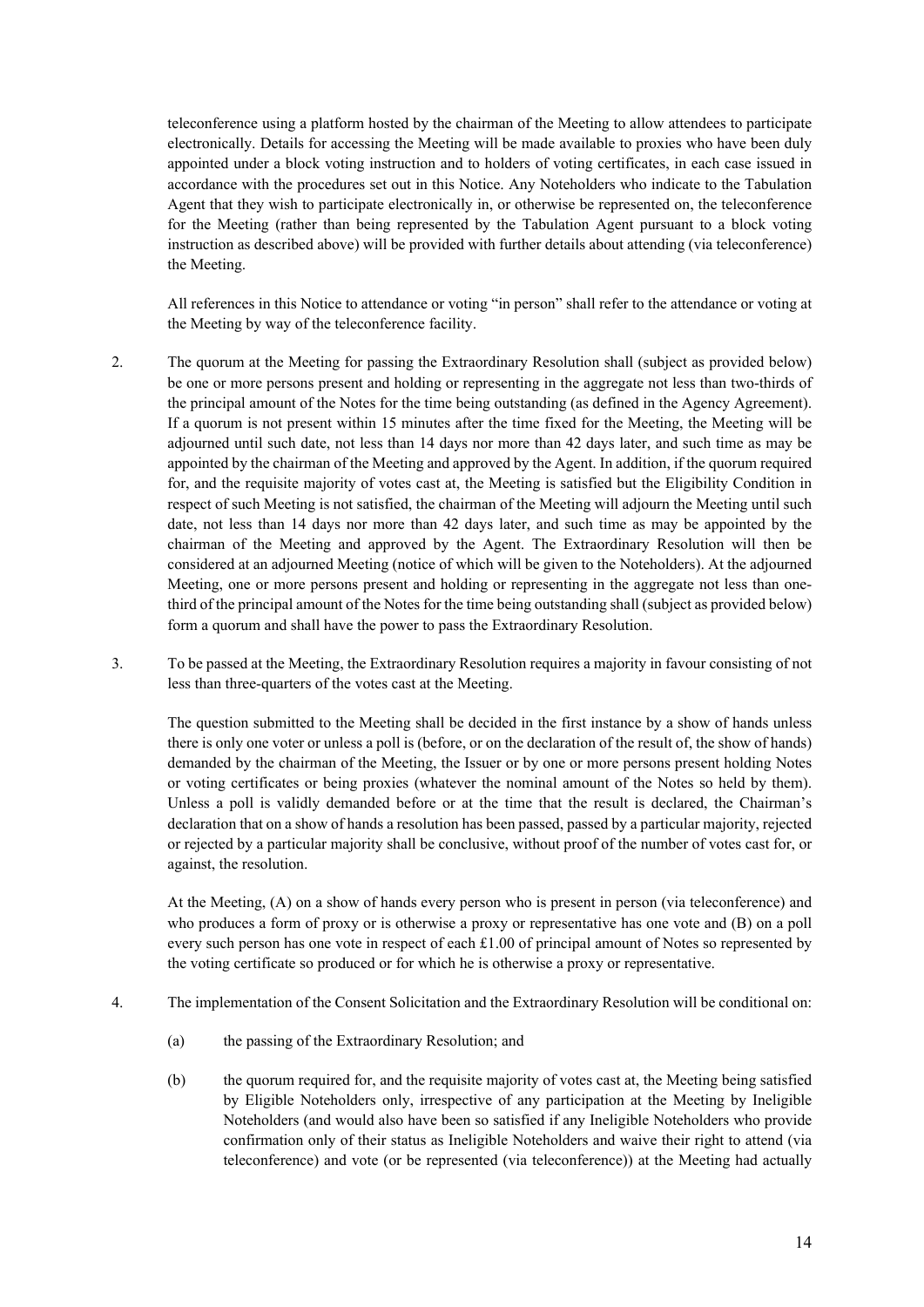participated at such Meeting), including, if applicable, the satisfaction of such condition at an adjourned Meeting (the "**Eligibility Condition**"),

## (together, the "**Consent Conditions**").

<span id="page-14-0"></span>5. If passed, the Extraordinary Resolution passed at the Meeting will be binding upon all the Noteholders, whether present or not at the Meeting and whether or not voting.

## **DOCUMENTS AVAILABLE FOR INSPECTION**

Copies of items [\(a\)](#page-14-1) [t](#page-14-1)o [\(c\)](#page-14-2) below (together, the "**Noteholder Information**") will be available from the date of this Notice, for inspection during normal business hours at the specified offices of the Agent on any weekday (public holidays excepted) and on the website of the Tabulation Agent (https://deals.lucid-is.com/orange).

- <span id="page-14-1"></span>(a) this Notice;
- (b) the current draft of the Notes Amendment Deed, being the Notes Amendment Deed as referred to in the Extraordinary Resolution set out above (the "**Notes Amendment Deed**"); and
- <span id="page-14-2"></span>(c) such other ancillary documents as may be approved by the Agent and/or such other relevant party as are necessary or desirable to give effect to the Noteholder Proposal in full.

This Notice should be read in conjunction with the Noteholder Information.

The Noteholder Information may be supplemented from time to time. Noteholders should note that the Notes Amendment Deed may be subject to amendment (where such amendments are in line with the Proposed Amendments) up until 7 days prior to the date fixed for the Meeting.Should such amendments be made, blacklined copies (showing the changes from the originally available Notes Amendment Deed) and clean versions will be available from the Tabulation Agent (including on the website of the Tabulation Agent (https://deals.lucidis.com/orange)).

Noteholders will be informed of any such amendments to the Notes Amendment Deed by announcements released on Euronext Paris.

### **CONTACT INFORMATION**

Further information relating to the Proposed Amendments can be obtained from the Solicitation Agent directly:

#### **THE SOLICITATION AGENT**

**NatWest Markets N.V.** Claude Debussylaan 94 Amsterdam 1082 MD The Netherlands

Attention: Liability Management Tel: +31 2 04 64 27 55 Email: [LiabilityManagement@natwestmarkets.com](mailto:LiabilityManagement@natwestmarkets.com)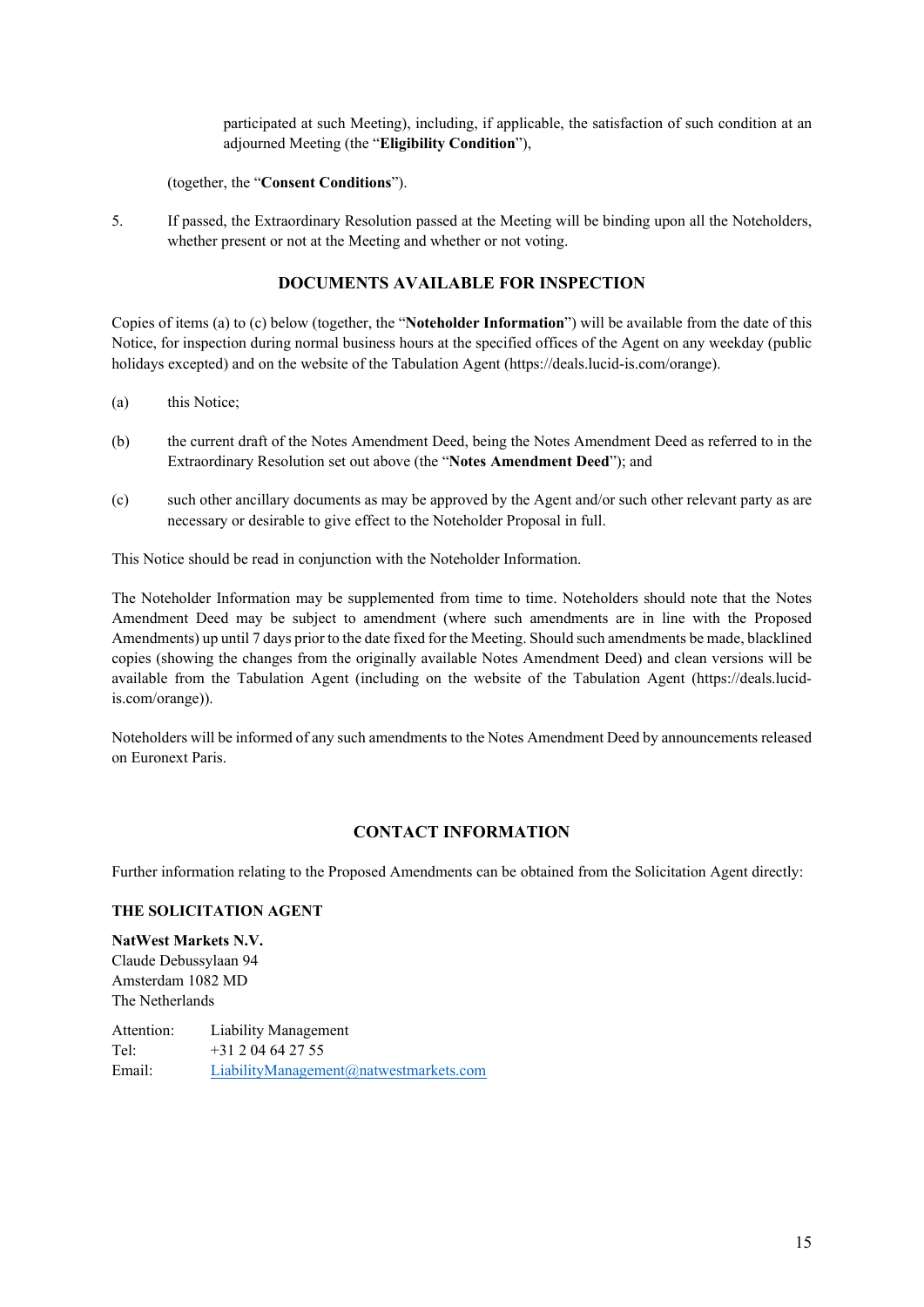The contact details for the Tabulation Agent and the Agent are set out below:

#### **THE TABULATION AGENT**

# **Lucid Issuer Services Limited** The Shard

32 London Bridge Street London SE1 9SG United Kingdom

Attention: Jacek Kusion Telephone: +44 20 7704 0880 Email: orange@lucid-is.com Website: https://deals.lucid-is.com/orange

# **THE AGENT**

**Citibank N.A., London Branch** Citigroup Centre Canada Square Canary Wharf London E14 5LB United Kingdom

Noteholders whose Notes are held by Euroclear or Clearstream, Luxembourg should contact the Tabulation Agent at the address details above for further information on the process for voting at the Meeting.

# **ANNOUNCEMENTS**

If the Issuer is required to make an announcement relating to matters set out in this Notice, any such announcement will be made in accordance with all applicable rules and regulations via notices to the Clearing Systems for communication to Noteholders and an announcement released on Euronext Paris.

This Notice is given by:

#### **Orange**

Dated: 22 October 2021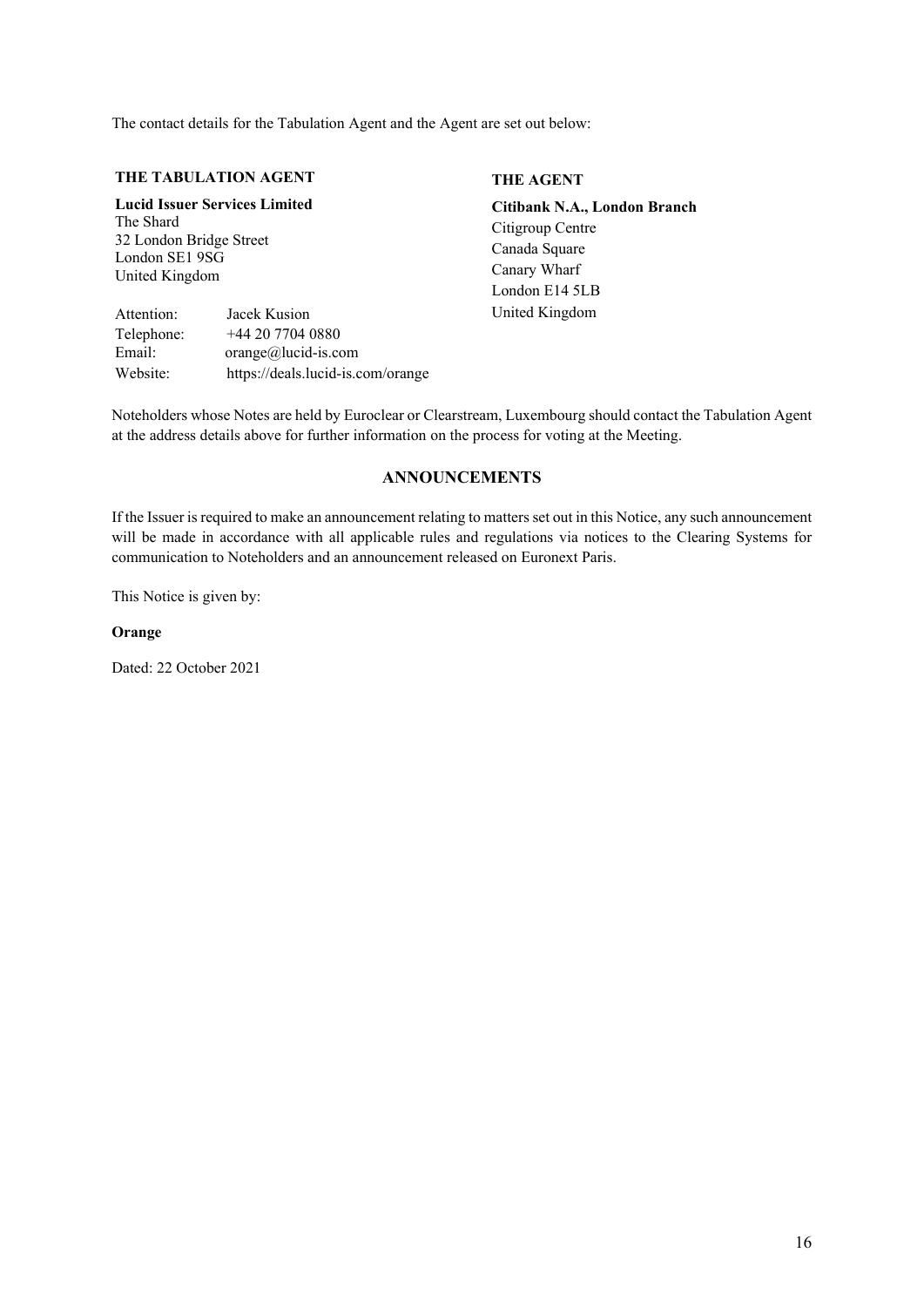# **ANNEX TO THE NOTICE OF NOTEHOLDER MEETING**

## **AMENDMENTS TO THE CONDITIONS**

The following amendments will be made to the Conditions of the Notes:

#### **1. Amendments to preamble**

The third paragraph of the preamble to the Conditions shall be amended by the deletion in full of the second sentence thereof and the insertion of the following text in its place (where the reference to "[DATE]" shall be replaced with the final Implementation Date):

"The GBP 8.5 Year Non-Call Notes and the Coupons (as defined below) have the benefit of an amended and restated agency agreement (the **Agency Agreement**, as may be supplemented or amended from time to time in connection with the Notes) dated 12 June 2014 entered into between the Issuer, Citibank, N.A., London Branch as issuing and principal paying agent (the **Agent**, which expression shall include any successor agent) and the other paying agents named therein (together with the Agent, the **Paying Agents**, which expression shall include any additional or successor paying agents) and a notes amendment deed dated [DATE] (the **Notes Amendment Deed**)."

### **2. Amendments to Condition 1**

Condition 1 shall be amended as follows (with any new definitions included in the appropriate places in alphabetical order):

- (i) the deletion of the definition of "**GBP 5 Year Swap Rate**" in its entirety;
- (ii) the deletion of the definition of "**GBP 5 Year Swap Rate Quotations**" in its entirety;
- (iii) the inclusion of the following definition:

"**Adjustment Spread** has the meaning given to such term in Condition 5.6.";

(iv) the inclusion of the following definition:

"**Benchmark Transition Event** has the meaning given to such term in Condition 5.6.";

 $(v)$  the inclusion of the following definition:

"**GBP 5 Year SONIA Swap Rate** means, in relation to a Reset Period, the mid-swap rate in GBP for a term of five  $(5)$  years where the floating leg pays daily compounded SONIA annually, as calculated and published by ICE Benchmark Administration Limited (or any successor thereto) on the relevant Reset Interest Determination Date and displayed on the Screen Page at or around 11.15 a.m. (London time) on such Reset Interest Determination Date. In the event that the GBP 5 Year SONIA Swap Rate does not appear on the Screen Page on a Reset Interest Determination Date, the GBP 5 Year SONIA Swap Rate will be the SONIA Reference Bank Rate on such Reset Interest Determination Date.";

(vi) the inclusion of the following definition:

"**GBP 5 YearSONIA Swap Rate Quotations** means the arithmetic mean of the bid and offered rates for the annual fixed leg (calculated on an Actual/Actual day count basis) of a fixed-forfloating GBP interest rate swap which (i) has a term of five (5) years commencing on the first day of the relevant Reset Period, (ii) is in an amount that is representative of a single transaction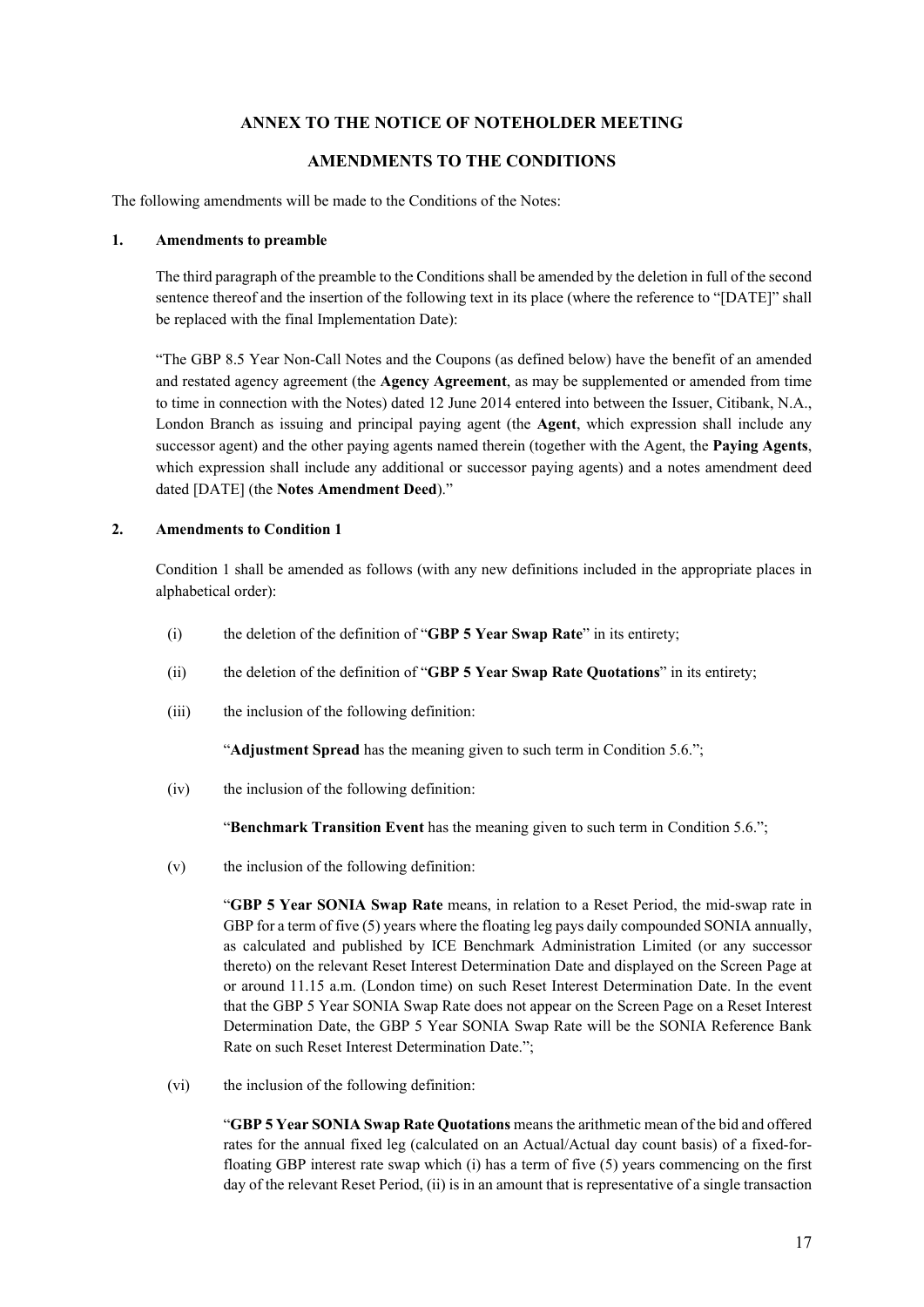in the relevant market at the relevant time with an acknowledged dealer of good credit in the swap market and (iii) has a floating leg based on the 6-month SONIA rate (calculated on an Actual/360 day count basis).";

(vii) the inclusion of the following definition:

"**London Banking Day** means any day on which commercial banks are open for general business (including dealing in foreign exchange and foreign currency deposits) in London.";

(viii) the deletion of the definition of "**Reference Rate**" and the replacement thereof with the following definition:

"**Reference Rate** means the GBP 5 Year SONIA Swap Rate on the calendar day falling two (2) Business Days prior to the first day of the relevant Reset Period (each a **Reset Interest Determination Date**).";

(ix) the inclusion of the following definition:

"**Reference Rate Adjustment** means 0.2766 per cent. *per annum*, reflecting the rate specified on Bloomberg screen "SBP0006M Index" in relation to 6-month Sterling LIBOR (subject to any corrections or adjustments made to such rate by Bloomberg in accordance with its rule book as at the relevant Reset Interest Determination Date).";

 $(x)$  the inclusion of the following definition:

"**Replacement Swap Rate** has the meaning given to such term in Condition 5.6.";

(xi) the inclusion of the following definition:

"**Reset Reference Banks** means five leading swap dealers in the interbank market selected by the Issuer (excluding the Calculation Agent or any of its affiliates) in its discretion, acting in a commercially reasonable manner.";

(xii) the inclusion of the following definition:

"**Screen Page** means Bloomberg screen "BPISDS05 Index" or such other page as may replace it on Bloomberg, or, as the case may be, such other page provided by such other information service that may replace Bloomberg (including, but not limited to, Reuters), in each case as may be nominated by ICE Benchmark Administration Limited, or any alternative or successor provider for the publication of such rate as is in customary market usage in the international debt capital markets.";

(xiii) the inclusion of the following definition:

"**SONIA** means, in respect of any London Banking Day, a reference rate equal to the daily Sterling Overnight Index Average rate for such London Banking Day as provided by the Bank of England or any successor administrator of the Sterling Overnight Index Average rate."; and

(xiv) the deletion of the definition of "**Reference Bank Rate**" and the replacement thereof with the following definition:

"**SONIA Reference Bank Rate** means, in relation to a Reset Period and the Reset Interest Determination Date in relation to such Reset Period, the percentage rate determined on the basis of the Relevant GBP 5 Year SONIA Swap Rate Quotations provided by the Reset Reference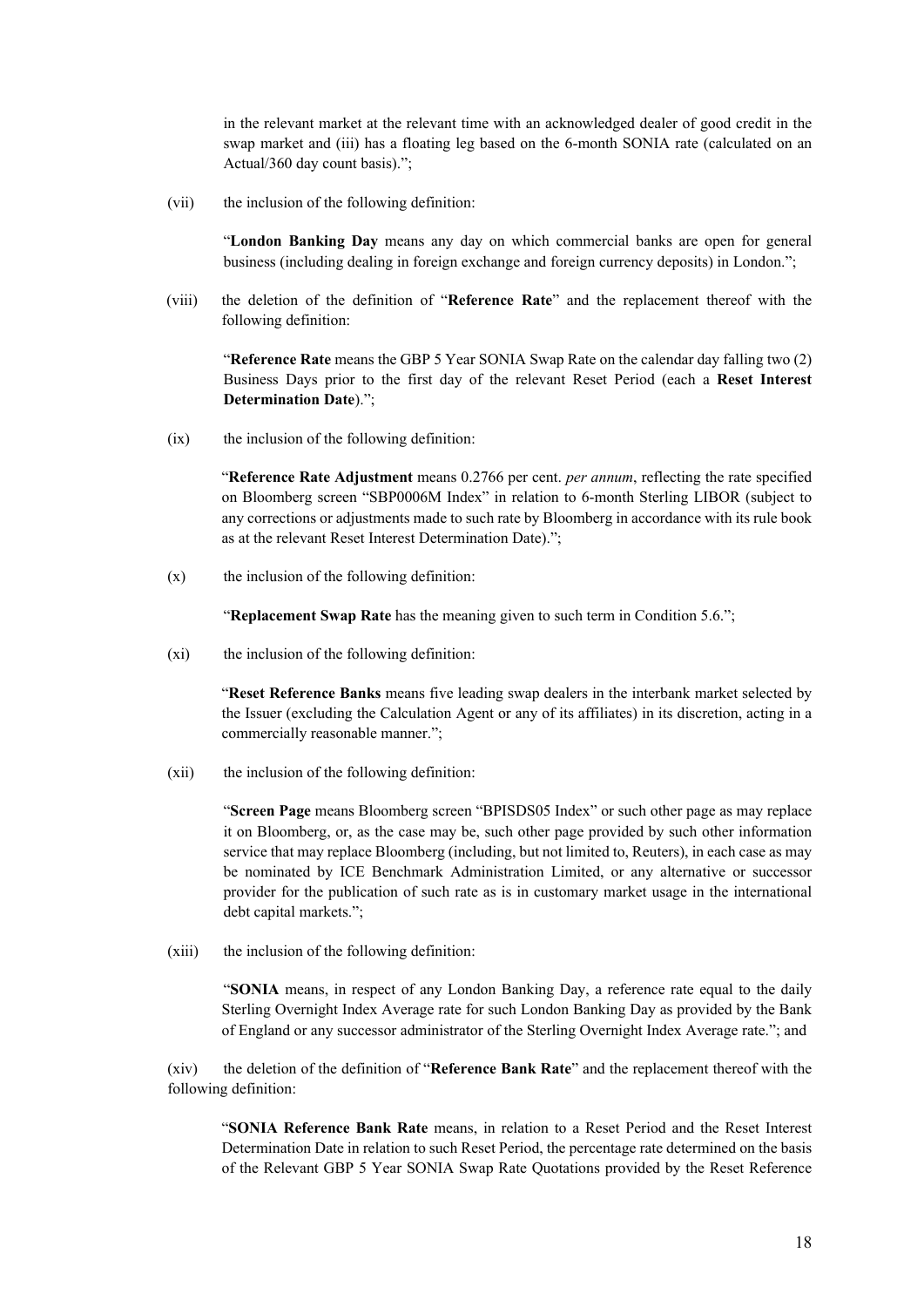Banks to the Calculation Agent at approximately 11:00 a.m. (London time) on such Reset Interest Determination Date. If at least three (3) quotations are provided, the SONIA Reference Bank Rate will be the arithmetic mean of the quotations provided, eliminating the highest quotation (or, in the event of equality, one of the highest) and the lowest quotation (or, in the event of equality, one of the lowest) rounded, if necessary, to the nearest 0.001 per cent. (0.0005 per cent. being rounded upwards). If only two quotations are provided, the SONIA Reference Bank Rate will be the arithmetic mean of the quotations provided, as determined by the Calculation Agent. If only one quotation is provided, the SONIA Reference Bank Rate will be the quotation provided. If no quotations are provided, the SONIA Reference Bank Rate for such Reset Period will be (i) in the case of each Reset Period other than the Reset Period commencing on the First Reset Date, the Reference Rate in respect of the immediately preceding Reset Period or (ii) in the case of the Reset Period commencing on the First Reset Date, 2.1204 per cent. per annum; except that if the Issuer determines that the absence of quotations is due to the occurrence of a Benchmark Transition Event, then the relevant benchmark discontinuation provisions in Condition 5.6 (*Benchmark Discontinuation*) shall apply.".

### **3. Amendment to Condition 5.1**

Condition 5.1 shall be deleted and replaced with the following:

### "**5.1 General**

Unless previously redeemed in accordance with Condition 7 (*Redemption and Purchase*) and subject to the further provisions of this Condition (in particular, but not limited to Condition 5.5 (*Optional Interest Deferral*) and Condition 5.6 (*Benchmark Discontinuation*)), the GBP 8.5 Year Non-Call Notes shall bear interest on their principal amount:

- (a) from and including the Issue Date to, but excluding, 1 April 2023 (the **First Reset Date**), at an interest rate *per annum* of 5.750 per cent. (the **First Interest Rate**), payable annually in arrear on 1 April of each year, commencing on 1 April 2015 and ending on the First Reset Date. There will be a short first coupon in respect of the first Interest Rate Accrual Period from and including the Issue Date to but excluding 1 April 2015;
- (b) from and including theFirst Reset Date to, but excluding, 1 April 2028 (the **FirstStep-up Date**), at an interest rate *per annum* which shall be equal to the sum of the Reference Rate for the relevant Reset Period, the Reference Rate Adjustment and the Initial Margin (the **Second Interest Rate**), payable annually in arrear on 1 April of each year, commencing on 1 April 2024 and ending on the First Step-up Date;
- (c) from and including the First Step-up Date to, but excluding, 1 April 2043 (the **Second Step-up Date**), at an interest rate *per annum* which will be subject to a reset every five years and shall be equal to the sum of the Reference Rate for the relevant Reset Period, the Reference Rate Adjustment, the Initial Margin and the First Step-up Margin (the **Third Interest Rate**), payable annually in arrear on 1 April of each year, commencing on 1 April 2029 and ending on the Second Step-up Date; and
- (d) from and including the Second Step-up Date, at an interest rate *per annum* which will be subject to a reset every five years and shall be equal to the sum of the Reference Rate for the relevant Reset Period, the Reference Rate Adjustment, the Initial Margin and the Second Step-up Margin (the **Fourth Interest Rate**), payable annually in arrear on 1 April of each year, commencing on 1 April 2044;

provided that the **Initial Margin** shall be of 3.353 per cent. *per annum*, the **First Step-up Margin** shall be of 0.25 per cent. *per annum* and the **Second Step-up Margin** shall be of 1.00 per cent. *per annum*.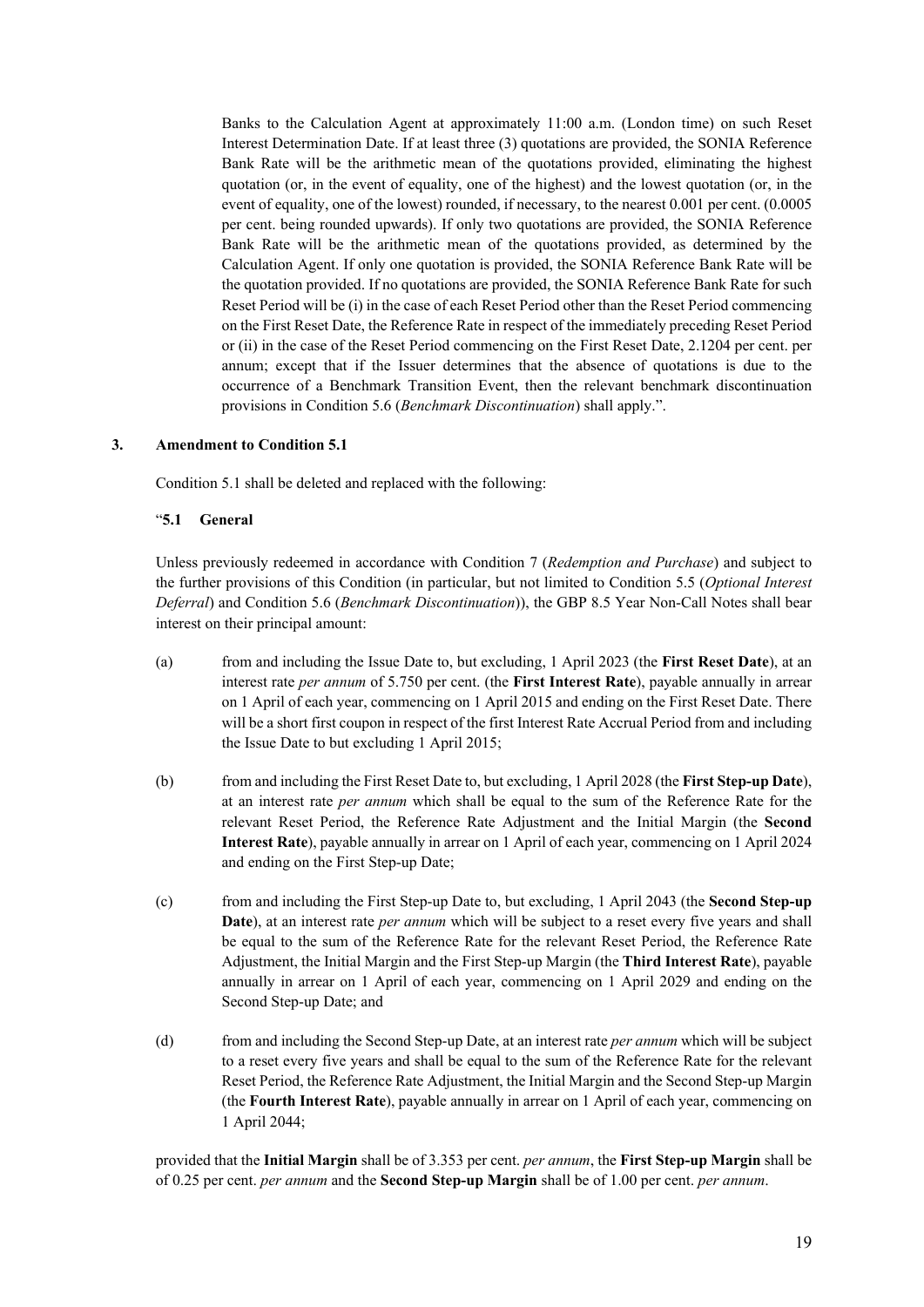If any Interest Payment Date would otherwise fall on a date which is not a Business Day, the relevant payment will be postponed to the next Business Day and no interest shall accrue nor be payable as a result of such postponement.

Promptly after the determination of the Reference Rate, the Calculation Agent shall determine the Interest Rate for each GBP 8.5 Year Non-Call Note and calculate the relevant Interest Amount (as defined below).

The Calculation Agent will cause the relevant Interest Rate and the relevant Interest Amount (as defined below) payable per GBP 8.5 Year Non-Call Note to be notified to the Issuer, the Paying Agents and, if required by the rules of Euronext Paris or any other stock exchange on which the GBP 8.5 Year Non-Call Notes are admitted to trading from time to time, to such stock exchange, and to the Noteholders and the Couponholders in accordance with Condition 14 (*Notices*) without undue delay, but, in any case, not later than on the fourth (4th) Business Day after its determination.".

#### **4. Insertion of new Condition 5.6**

A new Condition 5.6 shall be inserted immediately after Condition 5.5, as follows:

#### "**5.6 Benchmark Discontinuation**

Notwithstanding anything to the contrary in these Conditions, if the Issuer or the Calculation Agent determines at any time that a Benchmark Transition Event has occurred in relation to the GBP 5 Year SONIA Swap Rate or any component thereof (including SONIA), the Issuer will as soon as reasonably practicable (and prior to the next Reset Interest Determination Date, if practicable), upon no less than five (5) Business Days prior notice to the Calculation Agent and the Agent, appoint an agent (the **Swap Rate Determination Agent**), which will determine, acting in good faith and in a commercially reasonable manner and as an independent expert in the performance of its duties, whether a substitute or successor mid-swap rate substantially comparable to the GBP 5 Year SONIA Swap Rate is available.

For these purposes, a substitute or successor mid-swap rate will be considered "substantially comparable" to the GBP5 YearSONIA Swap Rate if it includes (i) a five-year fixed leg and (ii) a floating leg determined on the basis of  $(x)$  SONIA or,  $(y)$  if the discontinuation of the GBP 5 Year SONIA Swap Rate results from a Benchmark Transition Event in relation to SONIA, a successor rate to SONIA that is formally recommended or mandated by (in the following order of priority) (1) the Bank of England, (2) any working group or committee sponsored by, chaired or co-chaired by or constituted at the request of the Bank of England, or (3) the Financial Stability Board or any part thereof.

If the Swap Rate Determination Agent has determined a substitute or successor rate in accordance with the foregoing (such rate, the **Replacement Swap Rate**), for purposes of determining the GBP 5 Year SONIA Swap Rate on each Reset Interest Determination Date falling on or after such determination, (i) the Swap Rate Determination Agent will also determine required changes (if any) to the Agency Agreement, the Notes Amendment Deed and/or these Conditions, including, without limitations, the business day convention, the definition of business day, the Reset Interest Determination Date, the day count fraction and any method for obtaining the Replacement Swap Rate, including any adjustment factor needed to make such Replacement Swap Rate comparable to the GBP 5 Year SONIA Swap Rate (including any Adjustment Spread), in each case in a manner that is consistent with industry-accepted practices for such Replacement Swap Rate, (ii) references to the GBP 5 Year SONIA Swap Rate (or the relevant component thereof) in these Conditions will be deemed to be references to the Replacement Swap Rate (incorporating such replacement component, if applicable), including any alternative method for determining such rate as described in (i) above, (iii) the Swap Rate Determination Agent will notify the Issuer of the foregoing as soon as reasonably practicable and (iv) the Issuer will give a notice as soon as reasonably practicable to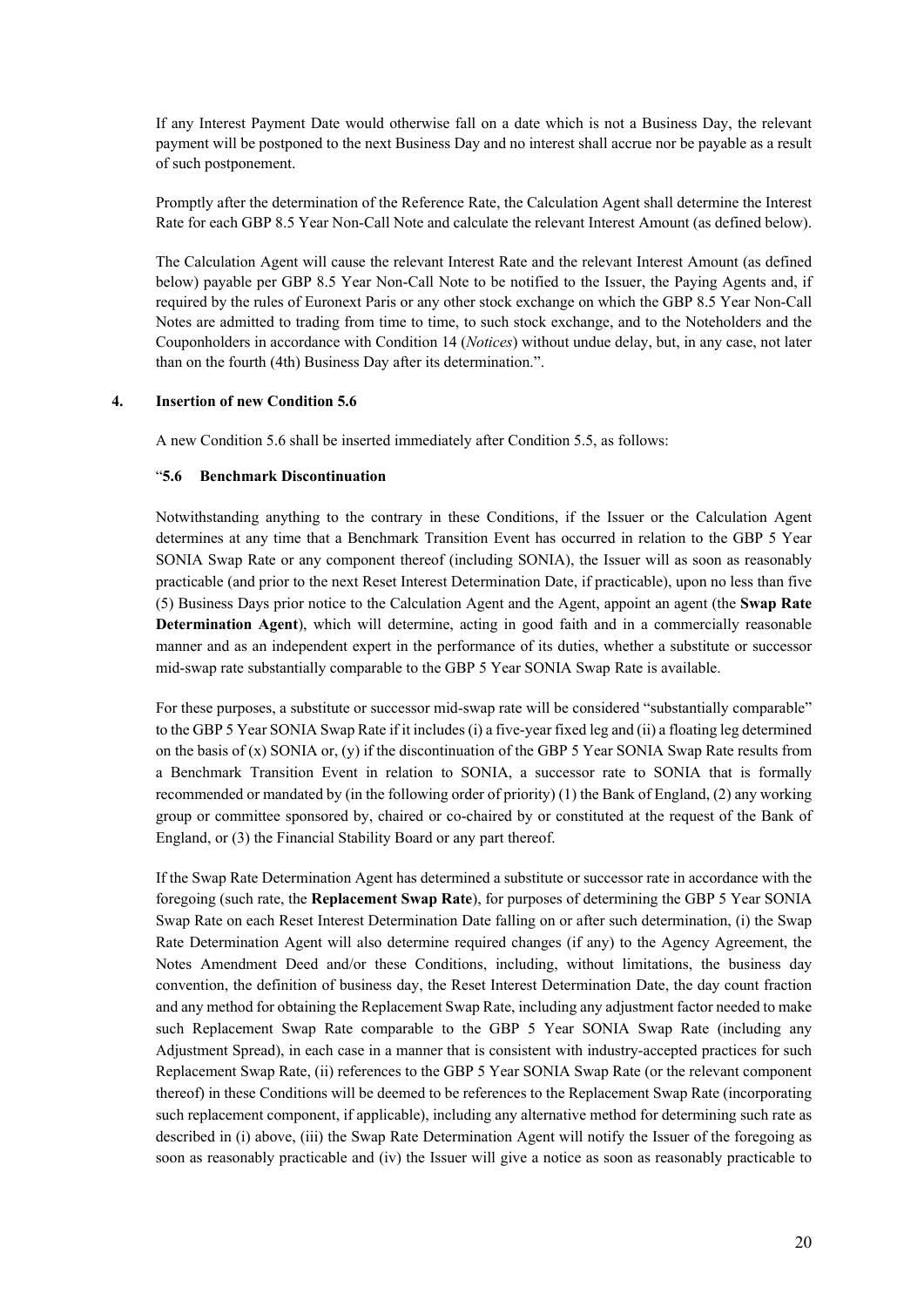the Noteholders (in accordance with Condition 14 (*Notices*)), the Calculation Agent, the Paying Agents and the Agent specifying the Replacement Swap Rate and the details described in (i) above.

The determination of the Replacement Swap Rate and the other matters referred to above by the Swap Rate Determination Agent will (in the absence of manifest error) be final and binding on the Issuer, the Calculation Agent, the Paying Agents, the Agent and the Noteholders, unless the Swap Rate Determination Agent, acting in good faith, in a commercially reasonable manner and as an independent expert in the performance of its duties, considers at a later date that the Replacement Swap Rate is no longer substantially comparable to the GBP 5 Year SONIA Swap Rate or does not constitute an industry accepted successor rate, in which case the Issuer shall re-appoint a Swap Rate Determination Agent (which may or may not be the same entity as the original Swap Rate Determination Agent) for the purpose of confirming the Replacement Swap Rate or determining a substitute or successor mid-swap rate in an identical manner as described in this Condition 5.6. If such Swap Rate Determination Agent is unable to or otherwise does not determine a substitute or successor swap rate, then the Replacement Swap Rate will remain unchanged.

Each Noteholder shall be deemed to have accepted the Replacement Swap Rate or such other changes pursuant to this Condition 5.6.

Notwithstanding any other provision of this Condition 5.6, if (i) the Issuer is unable to appoint a Swap Rate Determination Agent, or (ii) the Swap Rate Determination Agent is unable to or otherwise does not determine for any Reset Interest Determination Date a Replacement Swap Rate, no Replacement Swap Rate will be adopted and the GBP 5 Year SONIA Swap Rate for the relevant Reset Period will be equal to the last GBP 5 Year SONIA Swap Rate available on the Screen Page as determined by the Calculation Agent. The Swap Rate Determination Agent shall be a leading bank, a broker-dealer or a benchmark agent in the GBP market as appointed by the Issuer.

An **Adjustment Spread** means either a spread (which may be positive or negative), or the formula or the methodology for calculating a spread, in either case, which the Swap Rate Determination Agent determines and which will be applied (if required) to the Replacement Swap Rate to reduce or eliminate, to the extent reasonably practicable in the circumstances, any economic prejudice or benefit (as applicable) to Noteholders as a result of the replacement of the GBP 5 Year SONIA Swap Rate with the Replacement Swap Rate and is the spread, formula or methodology which is formally recommended or formally recommended as an option for parties to adopt by the International Swaps and Derivatives Association Inc., or is in customary market usage in the international debt capital markets for transactions which reference the GBP 5 Year SONIA Swap Rate, or if no such recommendation or option has been made or made available and no such customary market usage is recognised or acknowledged, that the Swap Rate Determination Agent, acting in good faith and in a commercially reasonable manner and as independent expert in the performance of its duty, determines to be appropriate.

A **Benchmark Transition Event** means any of the following:

- (i) a public statement or publication of information by or on behalf of the administrator of the GBP 5 Year SONIA Swap Rate announcing that it has ceased or will cease to provide the GBP 5 Year SONIA Swap Rate permanently or indefinitely, provided that, at that time, there is no successor administrator that will continue to provide the GBP 5 Year SONIA Swap Rate; or
- (ii) a public statement or publication of information by the regulatory supervisor for the administrator of the GBP 5 Year SONIA Swap Rate, the Bank of England, an insolvency official with jurisdiction over the administrator for the GBP 5 Year SONIA Swap Rate, a resolution authority with jurisdiction over the administrator for the GBP 5 Year SONIA Swap Rate or a court or an entity with similar insolvency or resolution authority over the administrator for the GBP 5 Year